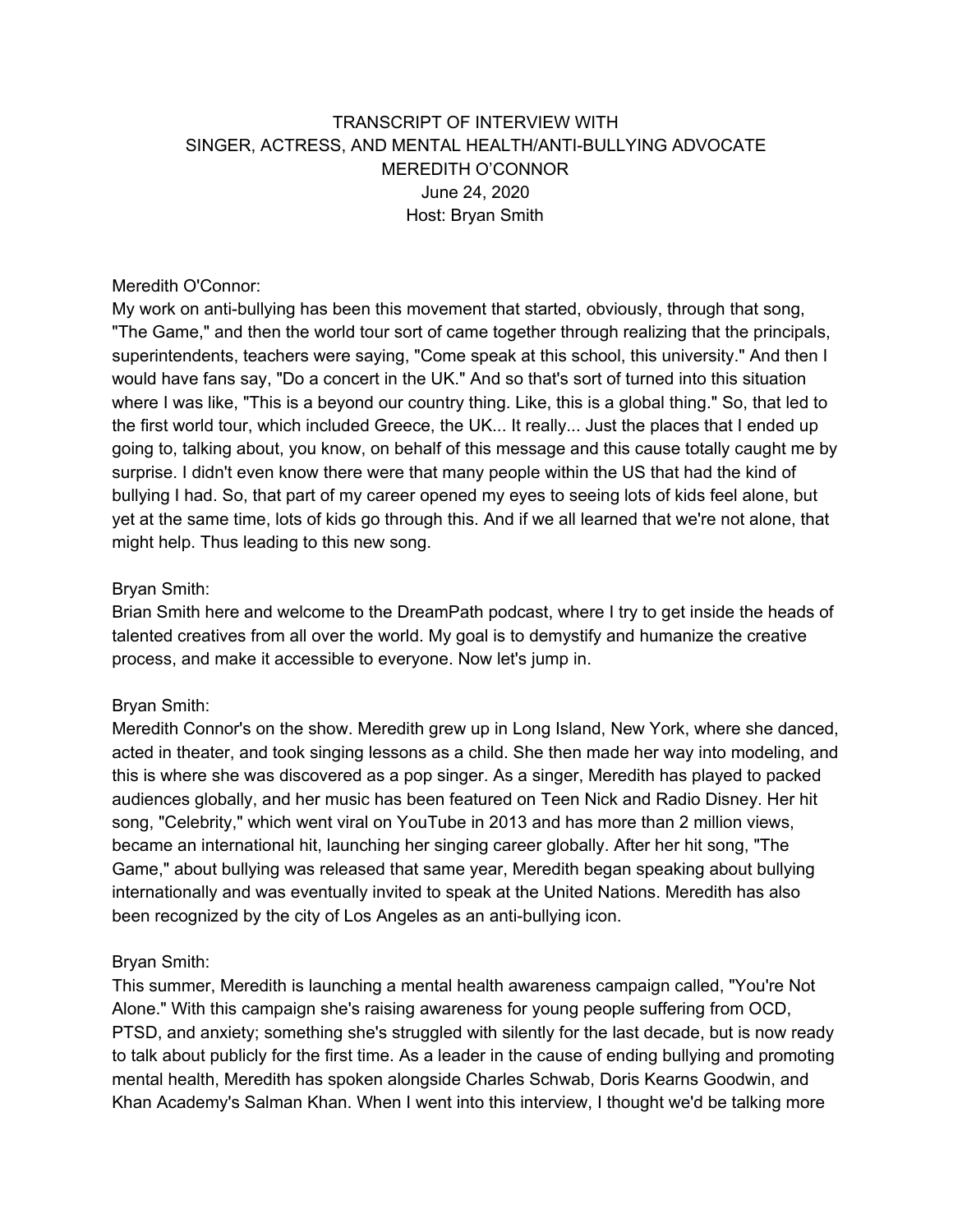about her music and songwriting, but I was pleasantly surprised to find the conversation diving into her anti-bullying and mental health awareness campaigns. Meredith is certainly a multidimensional artist who is focused on using her platform to make positive change. So, let's jump right into my talk with Meredith. O'Connor

#### Bryan Smith:

Meredith O'Connor, welcome to the podcast.

#### Meredith O'Connor:

Thank you so much! Thanks for having me; I'm excited to speak with you about some upcoming projects- Or, really just one big upcoming project. And I guess learning a little bit more about what you guys do at DreamPath, but yeah, thanks for having me.

### Bryan Smith:

So, why don't we start off by just hearing about your upcoming project that you're excited about?

#### Meredith O'Connor:

Sure. So, "You're Not Alone," is a campaign with many celebrities that people from all audiences may have heard of, which is the exciting part. It's not... Although, it's not officially announced in terms of who's on it, and who's recorded, and who's filmed in the music video already, it is a new campaign that will be launched and announced, to my fans obviously, but also we'll be reaching the fans of the TV movie and recording stars that have jumped on this mental health campaign.

### Meredith O'Connor:

And I'm- It's just, as you can tell, it's hard for me to not go into the details, but the exciting thing that I'm sharing with you, actually, the first time is... The Corona virus situation has been obviously a new development that is been really troubling to so many, and even just the concept of uncertainty can be really stressful. But just knowing that things can get better and that there is a light at the end of the tunnel, I think, can really help me get through a lot. Not even speaking about COVID, just any challenge in general. I had this debate on, you know, the original date to release. It was going to be with, "Each Mind Matters," in May- on May 19th. We have decided to postpone that, but at the same time we are going to release it in the near future, because I'm sort of thinking that it just, it really can help people who may be feeling hopeless, scared, or alone.

### Meredith O'Connor:

And I think that it could be- That there's a good chance that it may be able to offer some solace to people who may otherwise be feeling alone. So, that is sort of the upcoming campaign that is going to be involving some familiar faces as well. And we anticipated it to come out in May, but it will be coming out soon. And so, yeah, so that's, that's the project it's basically, it's a song filmed with stars from all over the world in one music video. And the message is obviously that you're not alone, but also that things do get better. And this project started two years ago, the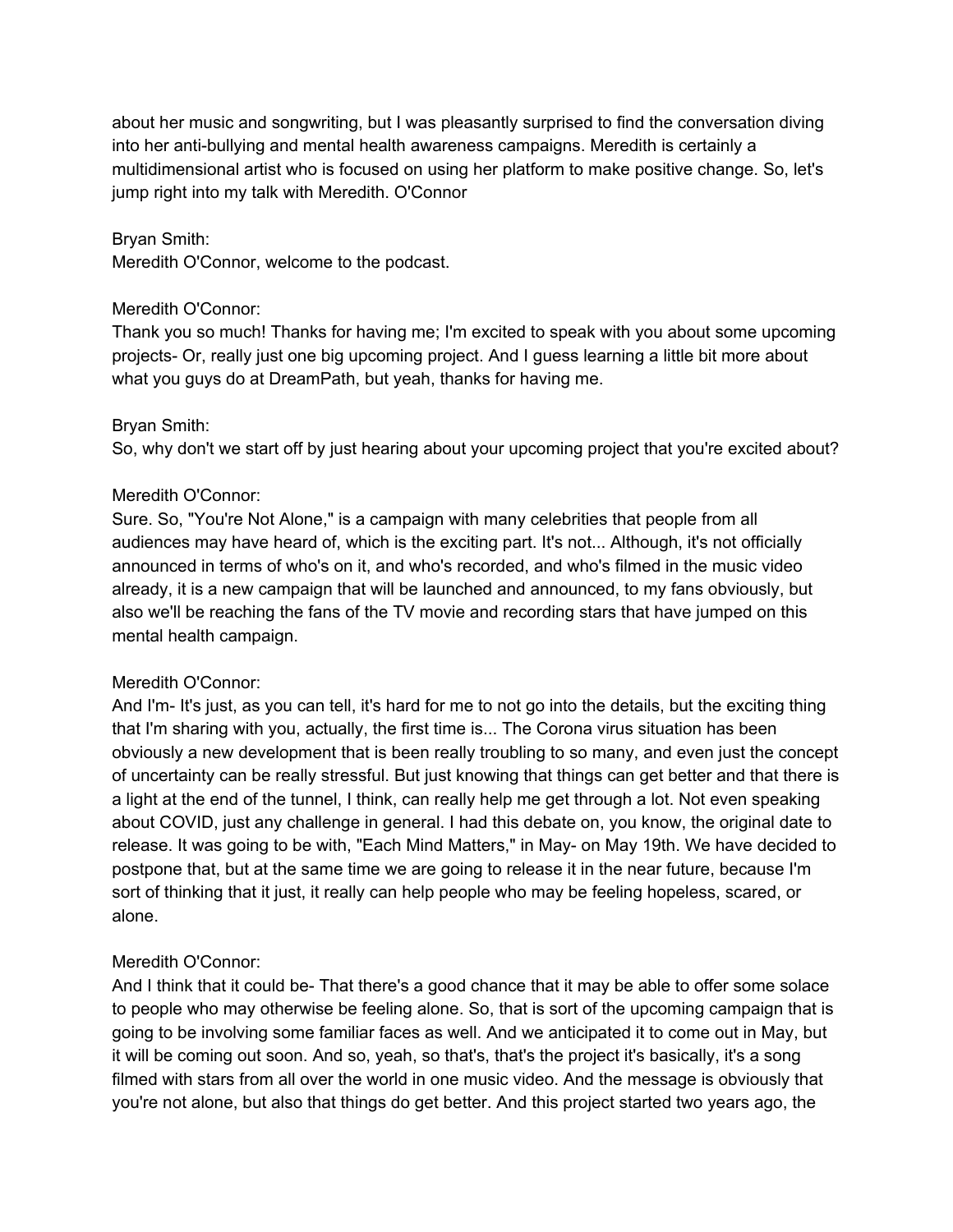idea for it, when I realized how many celebrities out there saw that this, you know, social-cause movement is important, especially when you have a following in the platform. But not only that, you know, I spoke a lot about anti-bullying for quite a while now, realizing that people all over are going through extreme forms of bullying, whether it's at home or at school.

#### Meredith O'Connor:

And I've just been really moved by how many celebrities have been inspired by the anti-bullying movement. And so that's sort of where it started as an idea. And I spoke to some friends who were on board with creating some sort of collaborative project, you know, just about the movement. And then it slowly, you know, I- With my co-writer Heather Holly, we worked together to create a song that would involve stars, ideally from all over the world. And it, you know, over the course of time, obviously this has been going on, this project, for a while. We've had more and more stars from different countries come on. So we're very, very excited about this whole thing. And that's, and that's pretty much the campaign, the gist of it.

### Bryan Smith:

So, when you say it's a campaign, can you tell us more about what that means? It sounds like there's a song, there's a music video, there's a message. But how do you define a campaign and the goal of that campaign?

### Meredith O'Connor:

So yes, the... There are certain facets to the campaign that are not- That will be announced once the song is out. Which is exciting, and that of course involves some of the celebrity participants. I am excited about speaking with media outlets from all over the world that we have ready to discuss. Basically the goal of this campaign is... You know, what makes it such a new project is, something that I haven't spoken a lot to the media about, is my own struggles with mental health diagnosis. As recently, I've been diagnosed with PTSD and I had OCD and... You know, OCD has been incredibly crippling, but in learning how to handle it, I've sort of discovered that it is possible for things to get better, and you don't have to suffer in silence. So, that testimony- My own testimony, although it hasn't really been talked about much, just because I haven't- People know me as, you know, an anti bullying activist, but what they don't know is a lot of the mental turmoil that led to some of the situations I've been in.

### Meredith O'Connor:

And also that resulted from the bullying, such as PTSD. I feel like it's really important that this is shared for people who may be going through it and may not know what to do, or may not realize that through therapy and through, you know, through taking the necessary steps to get better, they may not realize that it's possible. So, my goal through this campaign is really obviously the reach of the celebrities on the song from different countries. Some people that... Someone is a household name that all the- A lot of parents from all over the- I say parents, but a lot of people who, legendary singers that everyone would know that may not be in my demographic. But the goal is really to incorporate media outlets and populations who may be experiencing mental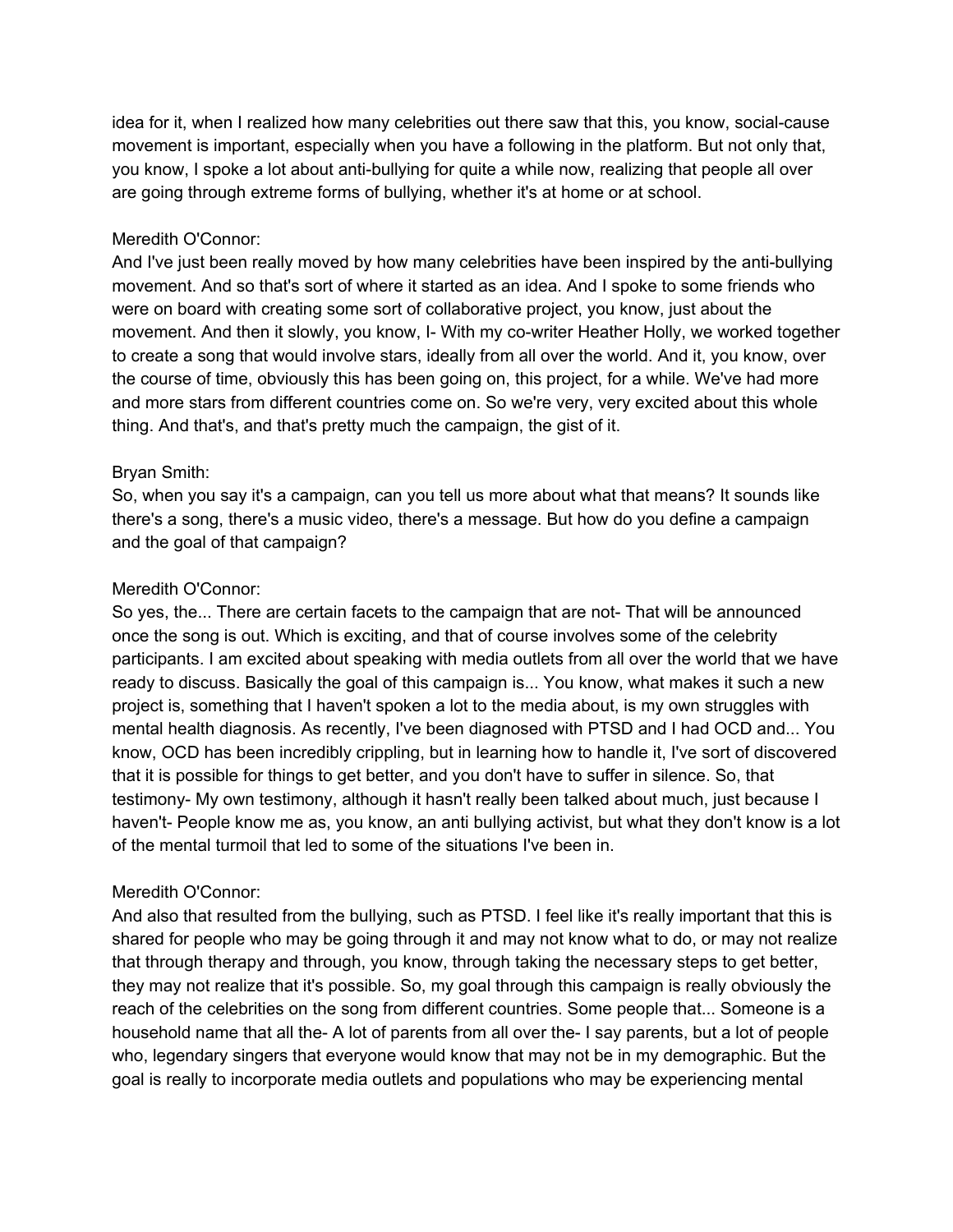anguish from all over the world to realize that, no matter what our circumstances, we do all experience certain mental anxieties, but most importantly things can get better.

Bryan Smith:

Yeah. Well, a couple of observations from what you just said. There's an approach to a campaign that, like this, that's different than just the launch of a single, or a launch of a music video.

Meredith O'Connor: Right.

## Bryan Smith:

It sounds like the song, and the music video, and the collaboration with all of these stars throughout the world is really designed to communicate an important message. And that's what's so cool about the work that you do, is that it's not designed to get more Instagram followers, or to become more popular, but you really have something to say, and you're trying to help people that are struggling with the same struggles that you have gone through. And what's so-

Meredith O'Connor: What's-

Bryan Smith: ...so- go ahead.

## Meredith O'Connor:

Oh, no, I just thought what's interesting is actually just to take it a step back. I was told, I mean, I first went viral on YouTube, what, seven years ago now? And when I realized I had this fame and there was- I remember there were tabloid-style interviews, there was being recognized in the street. And a lot of record executives had told me that putting out a positive message would essentially lose fans, it would lose media steam, it would lose relevance, because nobody cares about a good cause. And this was a long time ago. This was before social causes and media, or pop music was as common as you see now. But a while ago, several years ago, I was told not to do that. But at the same time, I sort of didn't rely on any... I didn't really want to put media relevancy or just doing things for shock value.

# Meredith O'Connor:

I feel like- I felt like there was enough of that. I felt like what kids needed was a role model that would basically say things that I were- I was never told about growing up when I sort of needed-Like, I wanted to be the role model that I wish I had, essentially, in terms of pop music. And what happened was, despite people telling me it won't make you- It won't increase your popularity, it will actually make you less relevant. It was, you know, I was, I figured, let me go ahead and put out this message, because I feel like this is the only chance anyone will listen.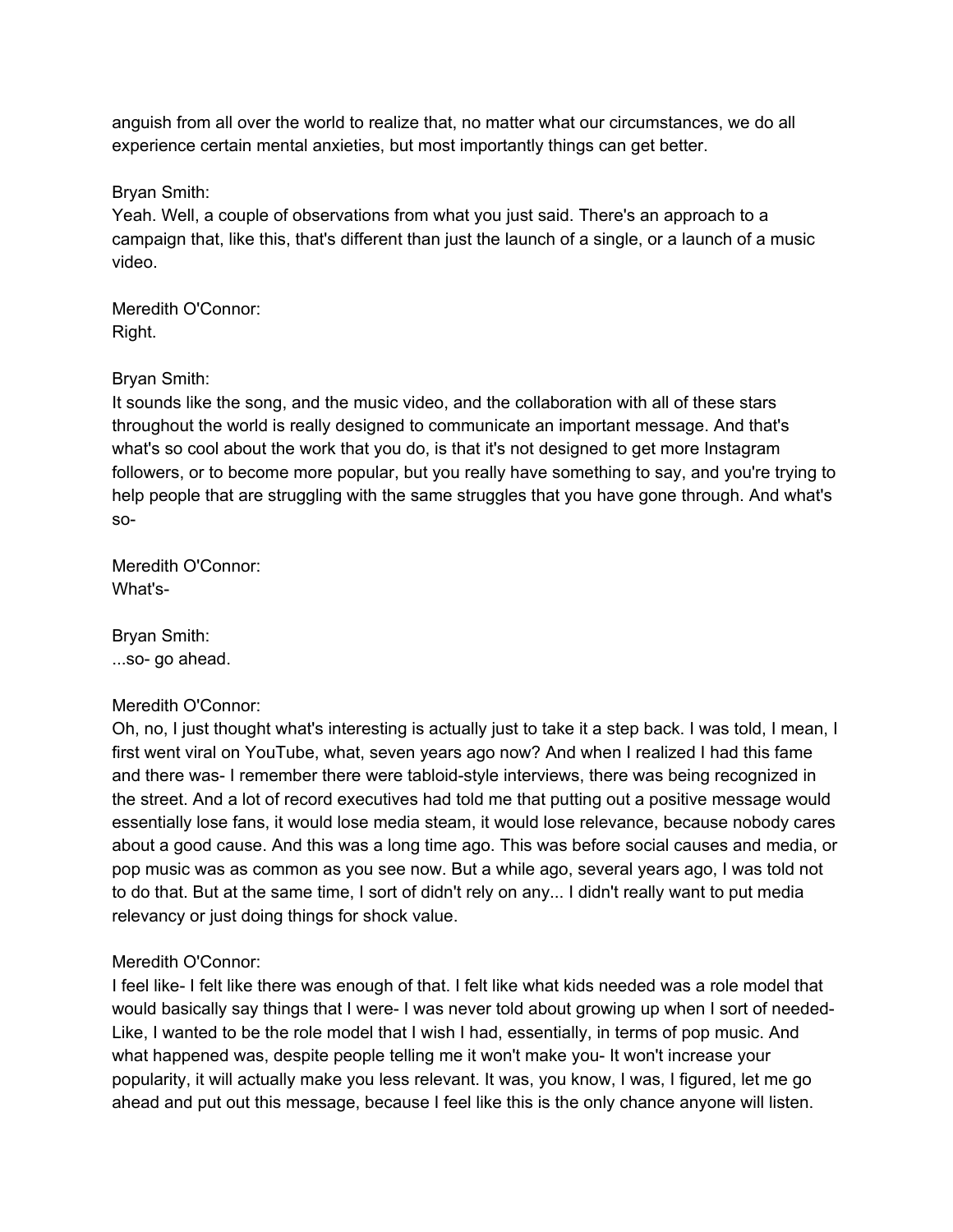But to my surprise, the irony of, I guess, all of it was that is what led to a career that didn't require publicity stunts or tabloids. Or, some of my colleagues will say, you know, unfortunately the media is- We need each other. Like stars need the media, the media need the stars and vice versa.

### Meredith O'Connor:

And I feel like, while that is true and while I love working with media, I think it's also important to stay true to your message. So, ironically I guess, in releasing this song that is what created, you know, hundreds of-Hundreds of thousands of people, and billions, you know, who've said, "This has helped change my life." Or, "This has saved my life." I've done meet and greets where people said, testimonies that have been like- That stick with me until today. And, I guess the point is no one expected it to strike as many chords as it did, especially not me. I grew up thinking I was like this freak of nature. And then I realized, after I put out this song that might help a couple thousand kids around a hundred kids around the world, I thought if I'm lucky; ended up impacting in large, very, very large numbers, very intensely.

## Meredith O'Connor:

And so then, of course, I think the same record executives changed their perspective. They said, "Oh, well now it's great to talk about a good cause." So that was, that was ironic, you know, how that whole thing happened. And that was actually the beginning of that- I don't want to say that led to the idea of "You Are Not Alone," but the fact that a lot of people now are doing this cause, and are using their platform for a good cause, which I actually think is great. I felt like, why don't we all come together for this to actually create this campaign that, as you said, will impact and hopefully benefit the lives of millions.

## Bryan Smith:

Yeah. I think it's important for young people and people who are in their twenties and thirties, because they're still suffering as well. But especially young people to know that people like you, who, you know, you started off as a model, then you became a viral sensation on YouTube with celebrity. From the outside looking in, probably to most young people, you're not someone who would look like someone suffering from OCD or PTSD or anxiety. But if you can get out there with a message that this is actually something that a lot of people suffer from, and it's just remarkable. I'm 48 years old, but, and I have three daughters and I know through my daughters, a lot of young people, and there's so many people that are suffering from OCD. I don't know what's going on, but it's really sad.

## Meredith O'Connor:

It's sad. It's so crippling. It's like, it's so much more of a big deal than I mean, you know, the guy that locks the door three times, of course there's some OCD there, but what people don't commonly talk about is like the millions, such as the people you had mentioned that you may know who have it, just the millions of people who are like... You know, when I was 13, I was in all the AP classes and I had to drop out of all of them. Like it was like, I really couldn't function. But then I was able to go from that to, as you said, shortly after I began modeling, and then the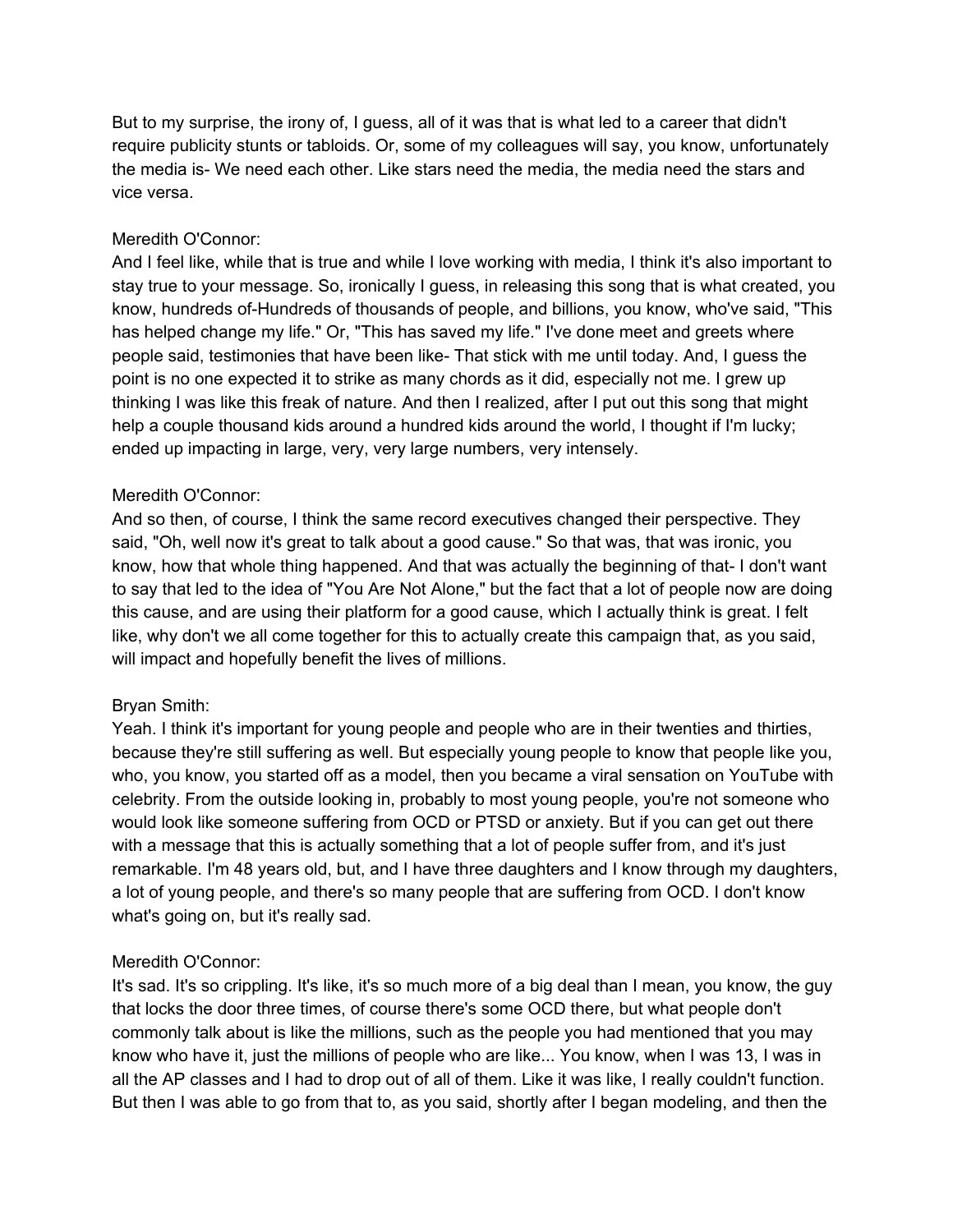viral sensation thing happened and then the world tour, and like, this was all after therapy. But, you know, it was very kind of... You know, it was very scary to have OCD. And first of all, like no one knew what was going on.

## Meredith O'Connor:

Like my parents were like, we were trying to figure out what, what exactly it was. And being able to identify OCD and being like, you know, the reason that you're doing these compulsions, or the reason that you are, I don't know, having these intrusive thoughts of a bad day or whatever it is that causes anxiety. Right? Just being able to pinpoint that and say like, "We can work on this and it's fixable." Is... And also other people have it and they're fine. And you know what I mean, that sort of is a totally different ball game than the one of like, "We don't know what's going on with you," and you just don't know how to solve it. And you don't know anybody else who, especially in adolescents, you don't know anyone else who's going through that.

## Meredith O'Connor:

That can be incredibly scary and isolating on top of everything. Plus the bullying didn't help either. But I do think that the idea of the concept of universality can really, can really help make it a lot less scary to some people. And the fact that you mentioned that it is really common is, to me, it's sad because it's just up until we've recently started talking about mental health more openly, I think, in this country and in the world. Up until then, I mean, think of all those people feeling scared and isolated. So that's part of why I'm really passionate about this song. A lot of the work I've done has really been motivated by: I have the fan base I have, what's something I wish a pop star did when I was 12, but nobody did? You know what I mean? That none of them did that I knew about.

## Meredith O'Connor:

So, if I have people who are listening to my stuff, here's my chance to basically say stuff that I was never told by someone I thought was glamorous. And I think, I mean, I think that the notion of, like people may not know I have OCD because they don't know what it is, is really important. A lot of times people may think that they're just, they don't know why they do these things. They don't know why they freak out if they look at the color blue or whatever it is. I think it is important to go through that. I mean, another message in my music prior to "You Are Not"- the YANA campaign was the, what do you call it, was the song, "Just the Thing." And that was with Luke Billick. I mean, I feel like that was, you know, when you grow up with ADHD and OCD and learn differently, and you think it's a disability, which it is classified as today.

## Meredith O'Connor:

You may think you're stupid. And then when you learn, when I- And I'm just speaking strictly to my own experience, but once I learned that I wasn't an idiot. Right? Like once I learned that I was actually smart just by being told that I- Essentially, by being called disabled, that I was less intelligent than most. Once I learned that that wasn't true, I became frustrated for all of the people who are told that when it's not true. So, a lot of that messaging in like my other songs, like "Just the Thing" was really just to say that just because you're different, you know what I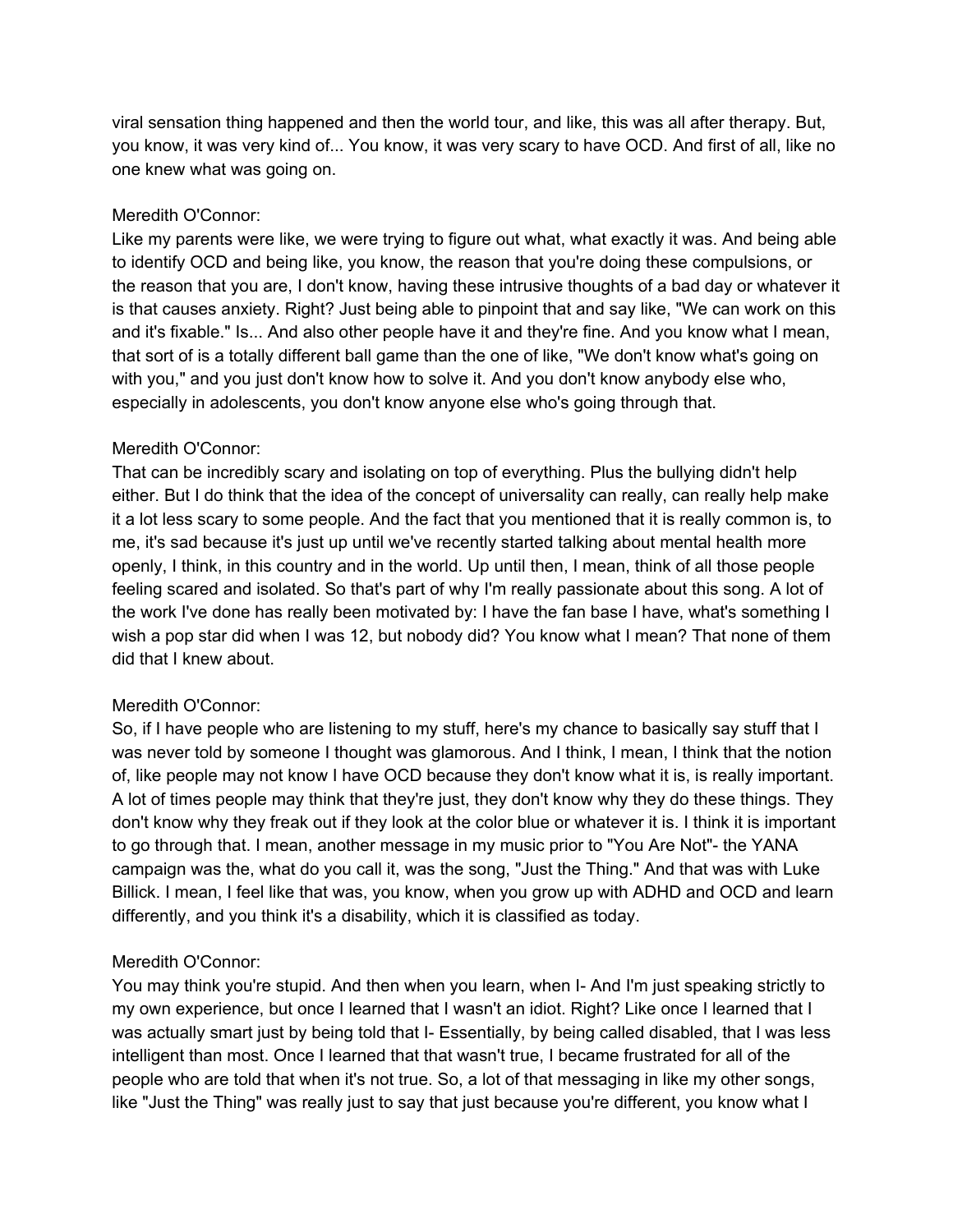mean? Doesn't mean it's a setback. A lot of times it's just something that it could be a gift. It could just be you're bad at something and better at the other things. It could just mean that you have your own different set of skills, but oftentimes the things that make us different, whether we hate them because they- We get bullied for it as kids, whether we don't like it because we learn differently, whatever we don't like, our quirks, they oftentimes end up being what make us successful. And I think a lot of the proof is in people who have become billionaires off of ideas and off of things that were once considered- You know what I mean? So, that is also a lot of the messaging in it too.

## Bryan Smith:

Yeah. The COVID situation seems to me to be a good opportunity, actually. I know that it's awful. And there's so many people suffering with feelings of isolation and anxiety because of the invisible virus that's just affecting so many people. But I would imagine that, what it's also doing it's sort of amplifying this sense of isolation and anxiety to the point where you have to do something about it. It's not sort of percolating in the background anymore. It's... Everybody is really feeling it. And also people that maybe have not suffered from anxiety and OCD before this, are now starting to be able to empathize with those who feel this every day, whether it's a pandemic or not.

## Meredith O'Connor:

My cousin and I actually made a joke to each other. We were saying, you know, because we both deal with our own anxiety and we were on FaceTime. And I was talking about, I said, "I really, you know, I feel for the people who are anxious all the time." And she asks how I'm holding up. And I said, "You know, I'm personally with, pertaining to the COVID situation, I've been lucky enough to find- To have my family as my quaran-team, and I left Manhattan. And so we're sort of doing that whole thing, but regardless, I just, I don't feel any more stressed. And the joke was essentially that, like, a lot of the anxiety, from somebody who has anxiety, a lot of times people will see the rest of the world feeling something that they may feel every single day. And that was, you know, sort of from her words, because, you know, when you deal with anxiety, it definitely is a daily thing.

## Meredith O'Connor:

But seeing that it's now like a widespread problem now, as you said, it's gotta be talked about and addressed on a level of, like, everybody's having it. And I think that's a good point. Like, now it may be the kind of thing that the stigma is forced away, because it's not even anything to be shameful of, like everybody's experiencing it. So, I think that that could be another, maybe silver lining in this situation that there's less of a stigma and talking about it. And so, you know that, but I think in this- My personal goal of the campaign for YANA is to get the people who hear it, to believe they can get better and get that help. You know what I mean? Like the first step I think we faced, just speaking towards maybe this country is like, can I talk about it? Is it embarrassing?

### Meredith O'Connor: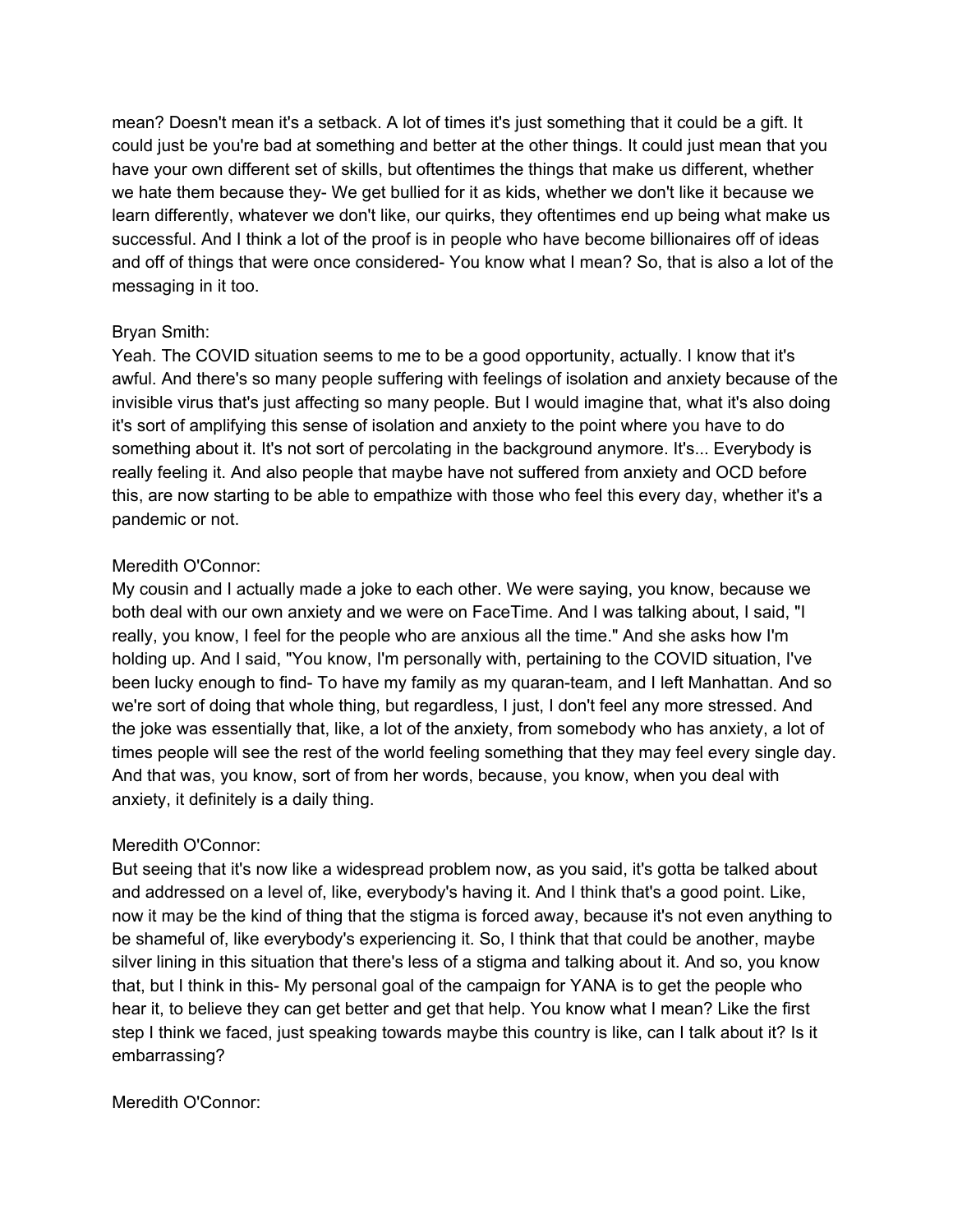And I know this is, this is similar in globally as well. Just like, I'm embarrassed to speak about something that really shouldn't be embarrassing to talk about, was sort of the first problem I think we had. And I think it looked a lot worse 10 years ago than it does now in terms of the mental health stigma. But I think now, I mean, thinking you can get better from serious issues is something a lot of people also face, and just realizing there's hope. No matter how stuck you feel, no matter how anxious or depressed or hopeless you feel, there is hope. And I think that that's an important sentiment that, if people feel they'll get the help they need and eventually see that progress.

## Bryan Smith:

I think it's also important that the parents of those affected become educated about it, because I was just watching a couple of films on anxiety and OCD called, "Angst and Like." And they're one hour educational films about- They're documentaries basically, about these topics. The director is Scilla Andreen out of Seattle. I'll send you her information afterwards.

Meredith O'Connor: Oh, I'd love that. Yeah.

## Bryan Smith:

Yeah. So, she does a lot of outreach and work and messaging on anxiety, and also how it interconnects with social media-

Meredith O'Connor: Right.

### Bryan Smith:

-And the pressures of social media. But one thing I've found watching these films is that, parents are so ignorant about their own child's dilemma. That they're just, they're not just unhelpful, they can actually set the kid back, because without that empathy in that- Well, it's not a lack of empathy, they have the capacity to be empathetic.

Meredith O'Connor: Sure, sure.

Bryan Smith:

But they just don't know that it's a real debilitating, diagnosable thing. And I've actually said some of the same things that I saw parents in the film saying before, like, why don't you just put yourself out there? Why don't you just try? You know? And it rings hollow with your own children when their parents are saying things that have no connection to the reality that they are experiencing.

Meredith O'Connor: Yeah.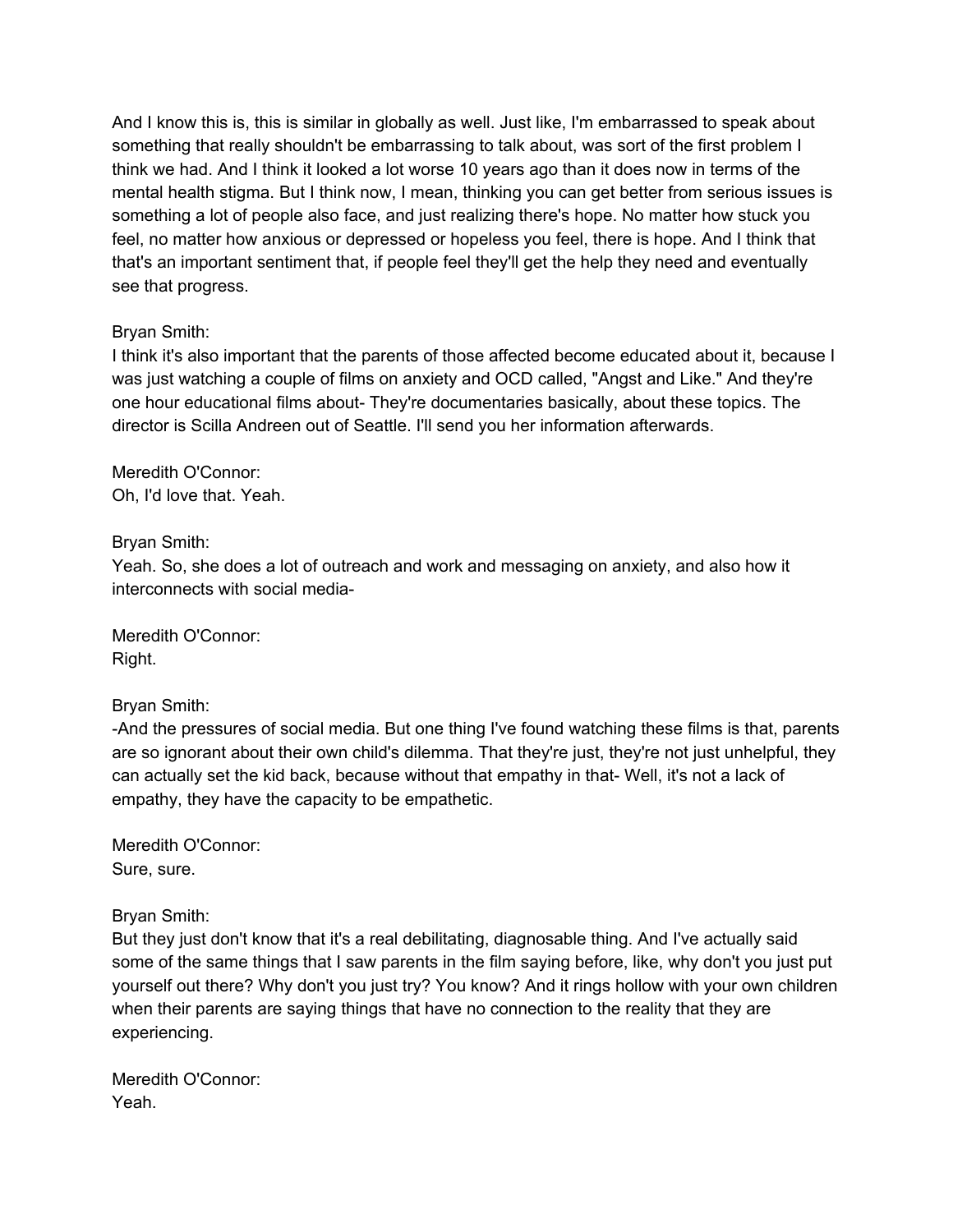## Bryan Smith:

So, if the parent understands that this is real and debilitating, they need to get on that level with their own child and learn the workarounds and learn what the therapy routes are.

### Meredith O'Connor:

Yeah. I think that like that, that is such a difference maker. And you're right. I mean, if you're like, if somebody has a problem that will be made worse from something and the parent does that, just out of thinking their kid is, let's just say typical.

Bryan Smith: Right.

## Meredith O'Connor:

You know what I mean? And they're going to do the thing that makes, that will make the kid worse. I mean that is obviously the- Not obviously, but that's often the format for a lot of problems that kids have and then parents, like, respond to it in ways that can, without even realizing it, make it worse. You know, my parents absolutely did that, you know. And I mean, it is to no fault of their own in the sense that they'd never had the opportunity to be presented with the information about OCD. It's sort of like when you get your high school diploma, your college diploma, even law school diploma, doesn't really- You know what I mean? Unless you specifically learn about mental disorders, the average educated person is not... Now, it may be slightly different, but at least, you know, 10 years ago, the average person wasn't going to understand the symptoms that OCD was presenting. But it is sort of a problem when so many people have it and- Or somebody has an issue that will get made worse without the proper therapy. So, I think it is something that, I think just simple education, realizing that this problem is not a choice; they're doing it because of whatever reason, you know?

## Bryan Smith:

Yeah. Well, I'm glad that you're on this campaign and that you're continuing this positive messaging.

## Meredith O'Connor:

Yeah. I think it's- I do hope- You make a good point, I do hope it does reach the parents. You know, I hope it does offer some insight to families who may be experiencing this as well. I mean, you brought up a great point. So thank you so much. Yeah.

### Bryan Smith:

Yeah. So, how did you become an international spokesperson on this issue? And I noticed in doing some research about you, that you are involved with the United Nations and you're really doing, I mean, this is- The message that you are putting out there is reaching... It's a worldwide platform and it's pretty remarkable. So, how did you become an international spokesperson on this?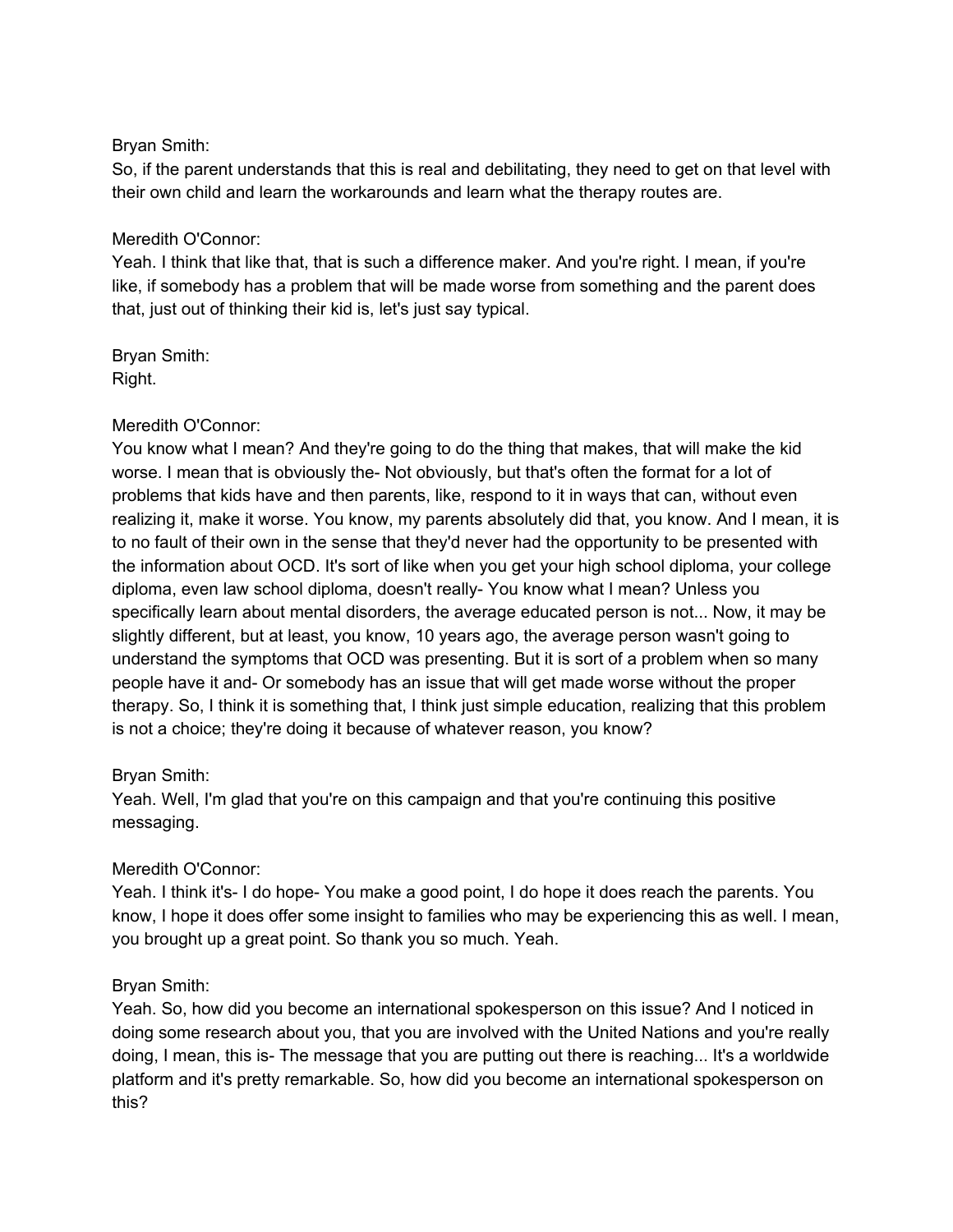Yeah, I mean, well I spoke at the UN with some NGOs on the incredible work that was done. And my work on anti-bullying has been this movement that started, obviously through that song, "The Game." And then one thing led to the next, and then the world tour sort of came together first before- The world tour came together through realizing that this was, you know, I remember principals, superintendents, teachers were saying, "Come speak at this school, this university." And then I would have fans say, "Do a concert in the UK," or "Do this..." You know what I mean? And, so that sort of turned into this situation where I was like, this is a beyond our country thing, like this is a global thing. So, that led to the first world tour, which included Greece, the UK- All over the UK. And we ended up, I remember doing something in The Bahamas as well.

## Meredith O'Connor:

It really, like just the places that I ended up going to talking about, you know, on behalf of this message and this cause totally caught me by surprise. I just, I didn't even know there were that many people within the US that had the kind of bullying I had. So, that part of my career opened my eyes to seeing lots of kids feel alone, but yet at the same time lots of kids go through this. And if we all learned that we're not alone, that might help. Thus leading to this new song. So, I mean, I guess- And your question was, "How did I become an international star?" Through that world tour one thing sort of led to the next. We've partnered with organizations such as Hamogelo in Greece. They've done incredible work. I've worked with Kidscape in the UK.

## Meredith O'Connor:

And really just social media, I actually have to say, can be really beneficial to everyone if used the right way. I mean, to people who have depression that may not know what it is or what to do, and maybe they see someone like me saying, go get a therapist. I have it too. You can get better. And you know what I mean? Like they may not- Because of social media, they know who I am and now they're a fan. And that's more just a way to say how it can connect people to messages that can help, it can connect to people to music that they, you know what I mean, that they would not have otherwise found. I mean, look at how I went viral, that never would have happened without social media. So, I think that social media did actually help with that connection element of it, for me.

### Meredith O'Connor:

But I think that, the way it struck a chord with so many people, at least with the bullying part of it, is also contributed to, like, how it became this global thing. Which, trust me, that surprised all of us that no one expected the international part. If anything it's- My favorite part about the international platform and stuff has been just learning for myself how many people go through this and how many people feel alone, but don't have to. So that's sort of, kind of fueled the fire of really just sharing that message of universality to people who feel isolated. And I mean, yeah, and I just think that feeling isolated could definitely be dangerous for some people who are feeling particularly vulnerable, et, et cetera. But yeah, no, I mean, just to get back to your question, I think, yeah, that's pretty much how... It's pretty much how it happened.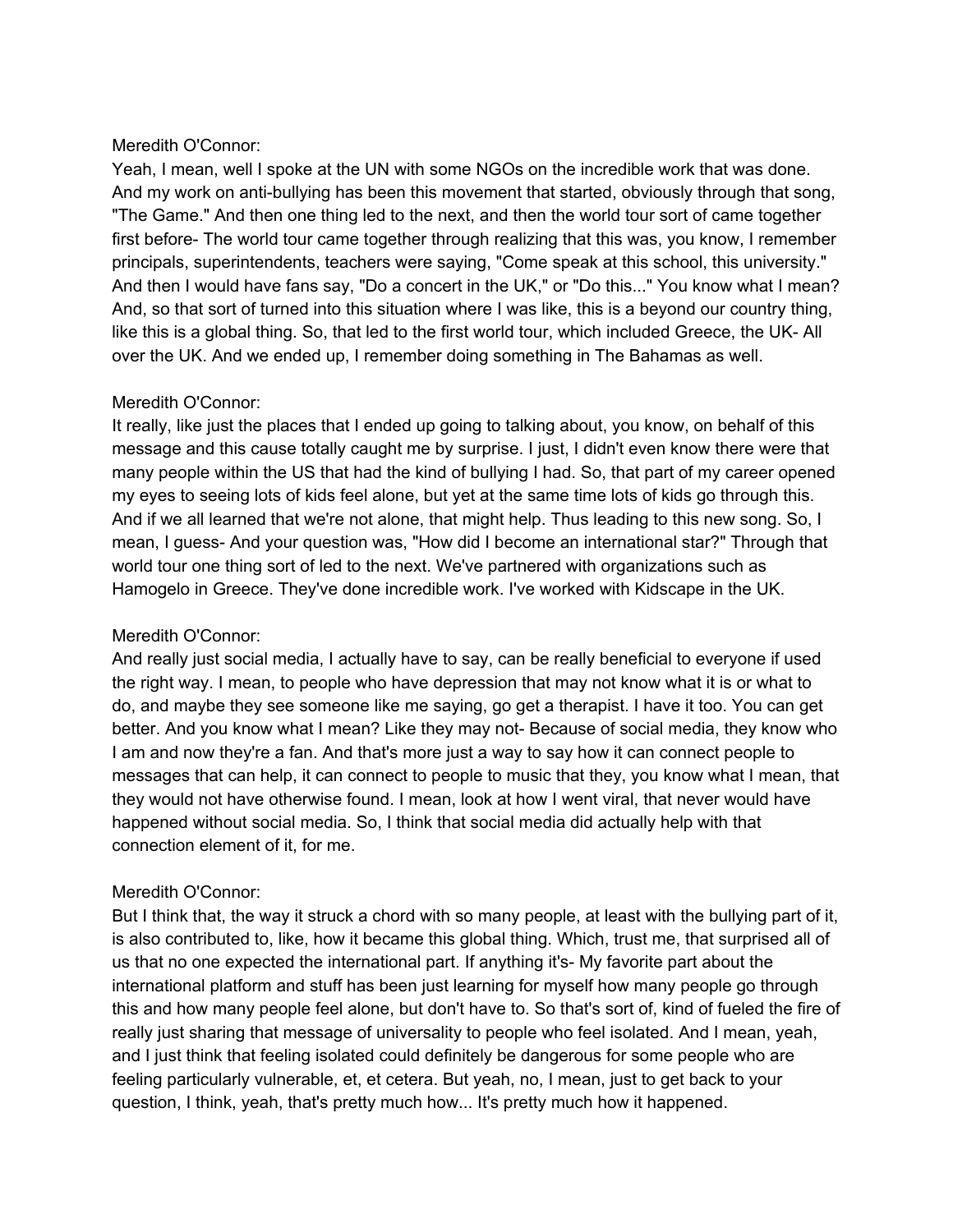Oh, and then one more thing you mentioned bullying, I'm sorry. The mental health component of it was not as spoken about. But I have learned through international travel, through seeing hundreds of thousands of people tell me one way or another that they're getting bullied. I've learned that mental health does have a big relationship, whether it either comes from the bullying or causes the bullying, it plays a big role in it.

## Bryan Smith:

As you may have noticed, there are great resources and advice mentioned in all our episodes. And for many of them, we actually collect all of these resources for you in one easy place: our newsletter! You can go to dreampathpod.com/newsletter to join. It's not fancy, just an email about each week's episode, featured artists, and resources to help you on your journey. Now, back to the interview.

## Bryan Smith:

Do you feel like the pressures of being a singer, a pop star, a spokesperson, create their own set of mental health issues that perhaps are layered on top of ones that you sort of came into the industry with?

Meredith O'Connor: Yes. { laughs }

### Bryan Smith:

I dunno if that makes sense, that question, but it just I'm concerned about the pressures of the business and how that interconnects to preexisting mental health issues.

### Meredith O'Connor:

Yes, to answer your question. And that's with a capital Y. { laughs } You know, that... Make a long story short, this was something that I mentioned in the post on Instagram, I was dealing with a lot of stress and a lot of anxiety and a lot of pressures, that I thought I had not had a lot of problems that I thought didn't exist anymore. Because I, you know, because I was- I had OCD, and I thought I was cured and I thought everything was fine. And obviously things picked up with the world tours and with the new songs that had come out and my first album, and everything that followed resulted in me being really wanting to like- Caring a lot about my work and not paying as much attention to my mental health. So, the problem with that happened when I realized that there are some- There are still some, some issues there.

## Meredith O'Connor:

And I took a break for awhile prior to "You Are Not Alone." I actually took a hiatus and I needed to... I needed to sort of prioritize my mental health. And in that time I sort of learned that, although I may have thought I was better from self-esteem and with my confidence, and I thought that my success in music had cured everything. I realized that there were still some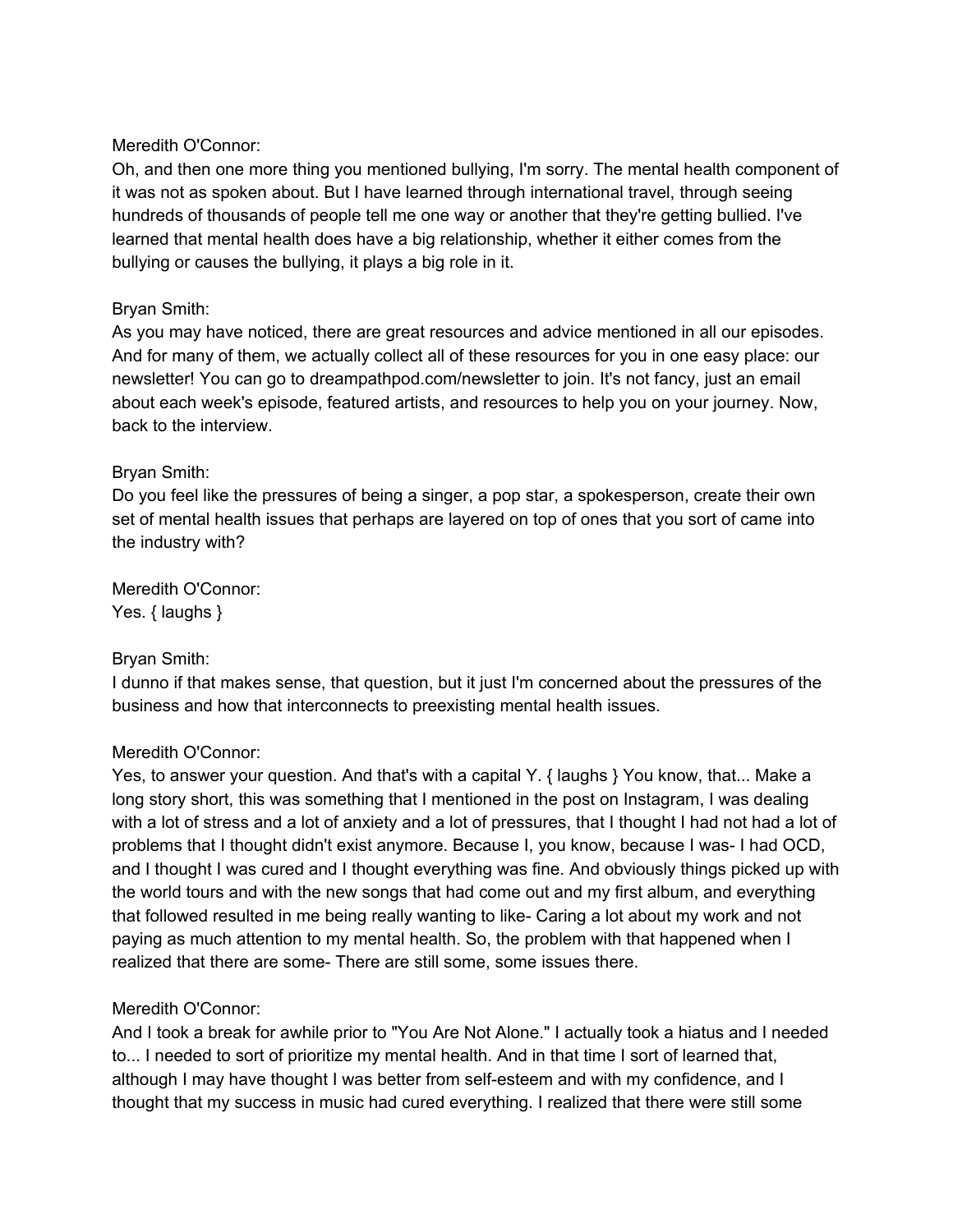underlying issues regarding my coping mechanisms with stress and my self-esteem, and neglecting them and not giving them much of a voice sort of contributed to me feeling- Like, at one point, I remember feeling just like, just having these panic attacks that I haven't even had at any point in my life up until, maybe two years ago?

### Meredith O'Connor:

So, it was a very new thing, and I still was... I did my second tour, my second world tour, but during that time it was really... I didn't have any coping mechanisms to deal with this new, with this new round of anxiety, that I think came about from the pressures I felt that come with maintaining a reputation, that come with maintaining... The pressures that you feel when you care about, you know, your work and a lot of it is very public. That's sort of- I internalized it, I think, a little bit too much. And I think it's important to definitely just maintain, you know, mental health for those reasons, obviously, within the industry. So, that is a, that is a very good question. And I've learned that, recently prior to- I don't know, if you'd asked me that a couple of years ago it would be a different, much more naive answer; but yes, is the answer to that.

## Bryan Smith:

Well, it seems like the entertainment industry, in talking to a lot of celebrities and people that are putting out art for the love of the craft, they're also dealing with the pressures of the industry demanding certain things of them. Whether it's an appearance, or an endorsement, or "We need more content." Those types of pressures are really working against, I think, the artistic... Like the true artistic intent of what people got into the business to do.

Meredith O'Connor: Yeah.

### Bryan Smith:

Is that what you felt as a young person being pulled into...? I mean, it seems like you really got into singing and modeling very young. Were you conscious of that pull from the outside people? The representatives and-

Meredith O'Connor: Just the business part.

Bryan Smith: -The fans? Yeah, the business part of it, yeah.

### Meredith O'Connor:

Yeah. No, that's... One thing I think that's important to- I mean, that is definitely a conflict that actually- The business versus the art part of it was something I faced for my first record label contract. That wasn't so internally mind-twisting as much as the fact that, if you think about a lawyer or an accountant who goes to work and comes home and gets a paycheck based off of their work, that's great. But if you think about somebody who, as you said, creates a song from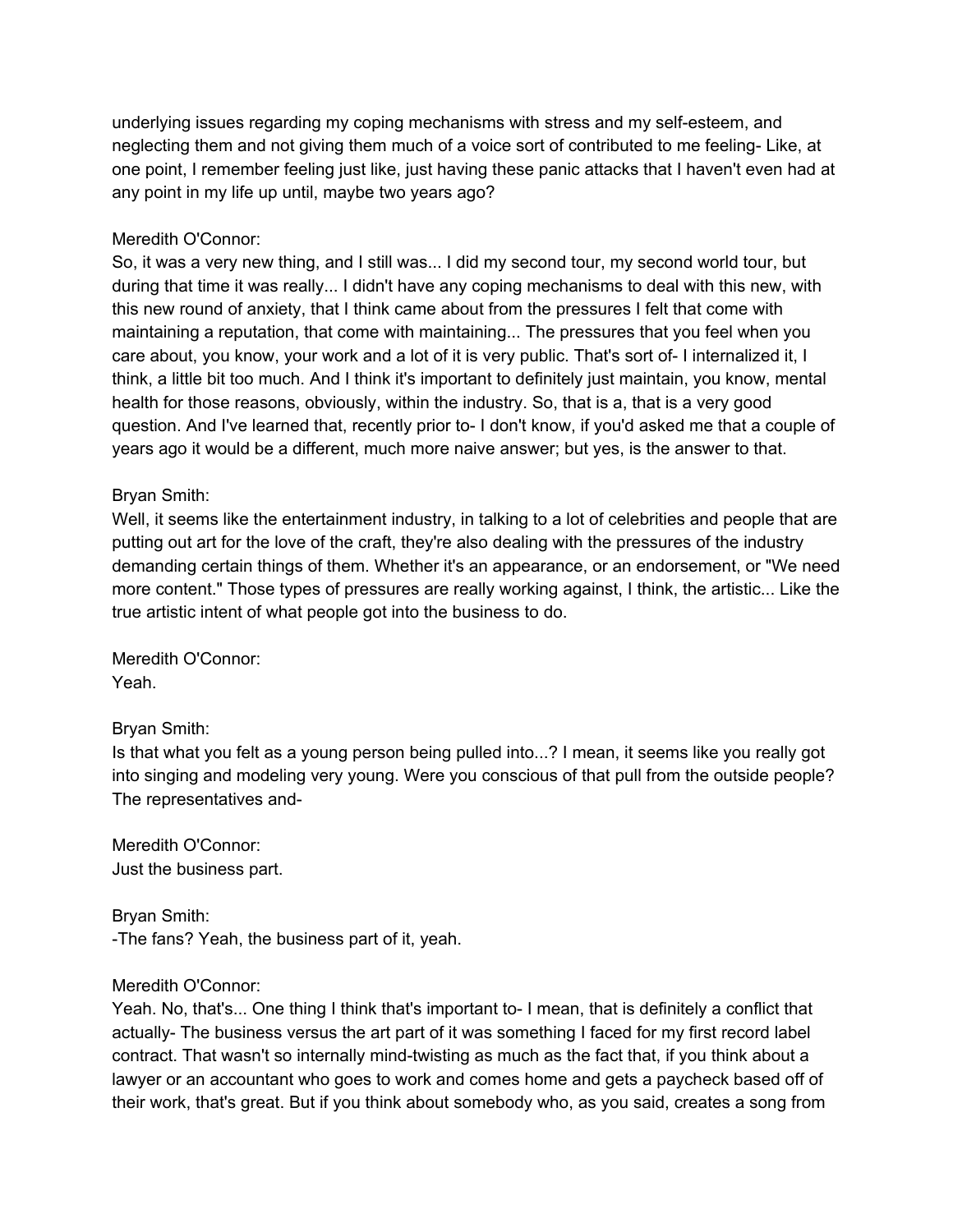their heart, their art, whatever, and their face and appearances and their likeness and self is... I don't want to say income, but that is their job, like themselves. It becomes a lot more personal. So, work is no longer an office that you go to, to do a job or a task. It becomes... So, work is no longer a thing of like, you know, something that you do and then you come home and have-Whether it be a family or your friends or a beer or whatever.

### Meredith O'Connor:

Work is more of a thing of who you are is your job. And so that can be- I've noticed that I've had these fears. I've... You know, I've had these sort of, I thought in Taylor Swift's movie reputation, which is really- I mean, it really tackled a concept that I think, you know, obviously she's one of the most prominent people in the industry. But the concept of being in the industry in general is just, if you're an artist your reputation definitely becomes something that, in some ways you can easily become obsessed with or, you know, afraid of losing or whatever it is. So anyway, I guess... So that really is one big part of it. I guess when entering for me, I used to love the art part of singing.

### Meredith O'Connor:

Like, when I was a five year old in ballet classes begging my mom to... I'm like, "Oh, I want to be in the Nutcracker," and stuff. And, you know, my parents were not- They didn't know the show business world at all, but, you know, we still joke about that, but I ended up doing a theater company in my... As a kid in Long Island, and I did... I went to the school called Stars of Tomorrow. I did modeling... Finally got discovered by a modeling agent when I was 14, which was young. And then through there, ironically, that through modeling was how I got my first record contract and my first recording deal. So, I would have thought it was from the theater, but I guess the industry works in funny ways. So, that was all definitely, like the first time it got professional went from me singing on stage and loving to do it, to now it's a business, became a parent, really definitely with the first label. But I think a lot of the mental illness part and the stress, anxiety, panic attacks, I think a lot of that, for me personally, could be- Stem to confidence, and I am curious to learn a lot more about, lik,e what causes those issues and those pressures, other than the external things.

### Bryan Smith:

Yeah. So it sounds like you got started in the arts pretty young. Age five you're in ballet.

## Meredith O'Connor:

Oh gosh, I wouldn't- No, I may have misspoke. I wish I was professionally in the arts since I was five; I was doing classes. I would've been willing to give my right arm to be in the industry since I was five. I was like, yeah, no, that was more clear. I was not good at ballet at all. I didn't make any of the auditions that I begged to go to. I shouldn't say it wasn't good at all, but I wasn't... Put it this way, I was never in any dance company that I wished I was as a kid. What ended up happening is I learned that I love to sing. Again, all really just going to classes, school plays, stuff like that.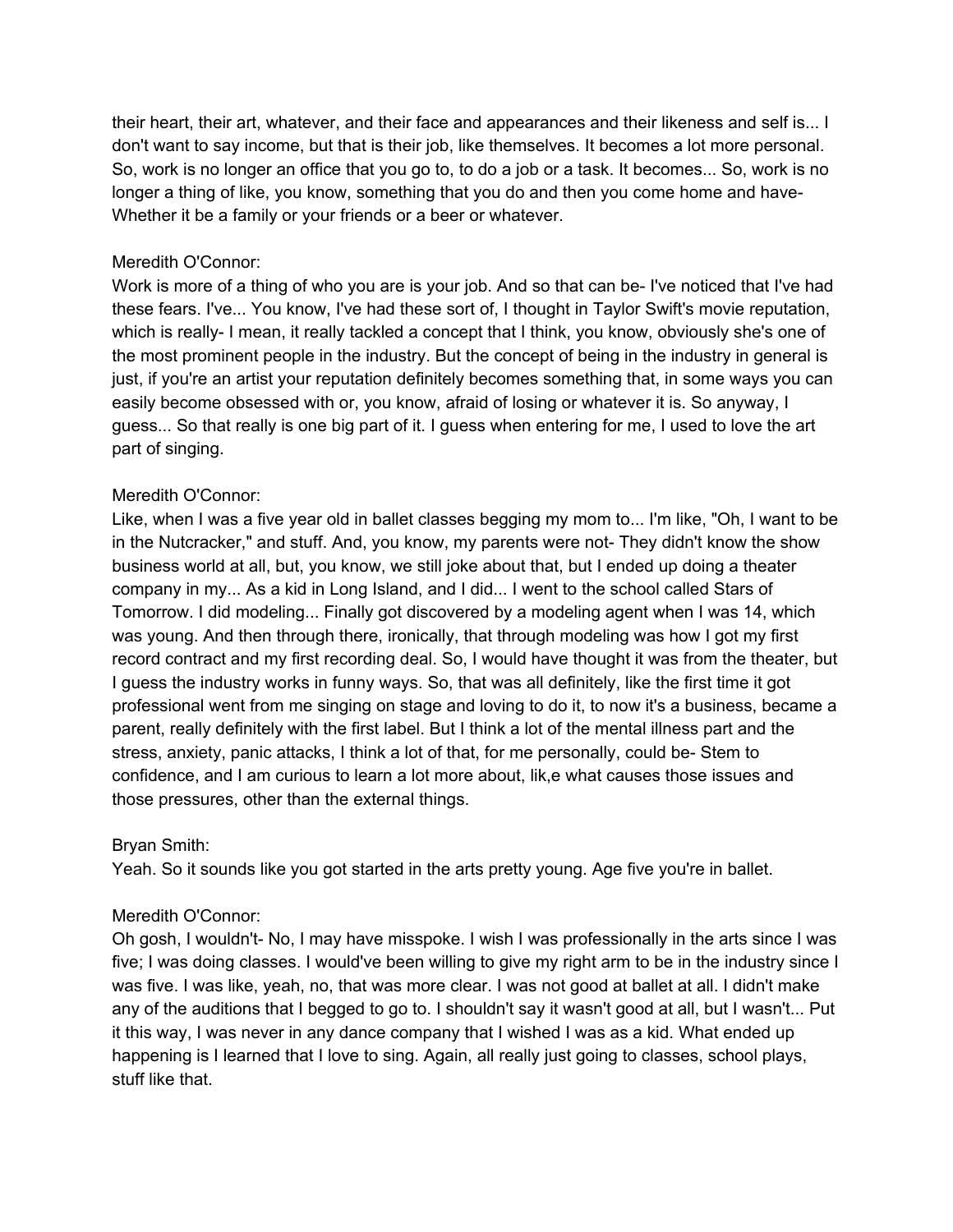And I was good. I, you know, it was... And all the things that I wasn't good at in school, like I was... And all the things I was less than average in this way, I was more than average in. And so it was really cool to have something that I was better, you know, at than, as opposed to worse at, than others. That's sort of how I got the love for it, but my height and really getting discovered to model is what sort of gave me the luck. Unfortunately luck was involved- Is involved in this industry. And because I was tall, I was able to have the chance to meet my manager and then the first record label. And since then, obviously, I've switched labels. But, but yeah.

## Bryan Smith:

When did you discover that you had a Broadway style voice? When I say that, I say that as a compliment completely. It's like... Who is the person who sang the Frozen song?

Meredith O'Connor: Oh, Idina Menzel!

Bryan Smith: Idina Menzel. I mean, it's like the-

Meredith O'Connor: As a former theater geek-

Bryan Smith: -Range that you have, oh, my gosh. Idina Menzel comes to mind.

## Meredith O'Connor:

You gave me the highest compliment, I think, any theater geek can ever receive. And I don't know if I just answered your question, but I was raised and bred on, in terms of my vocal training and all the voice lessons, it was all for theater productions, because I was obsessed with being on Broadway one day. And that was sort of the whole- Because being a kid growing up in Long Island, New York, you go to- You know, gotten to see a Broadway show in the city. And I was sort of just like, "Oh my God, this is the greatest thing ever."

## Meredith O'Connor:

And then I realized that there was this whole other industry of the recording industry. And then when I went viral, then it was like, you're a pop star kind of thing. And then, you know, going into a studio and changing my voice to pop style was absolutely totally different. But, with that being said, I have all the respect in the world for people who are trained -I'm a bit biased of coursebut trained with the theater training, because I know how hard that really is. So, hearing you... Hearing... When people recognize that and compliment it, whether it's on my album reviews or whatever it is, I'm way too excited to get that compliment. So thank you so much.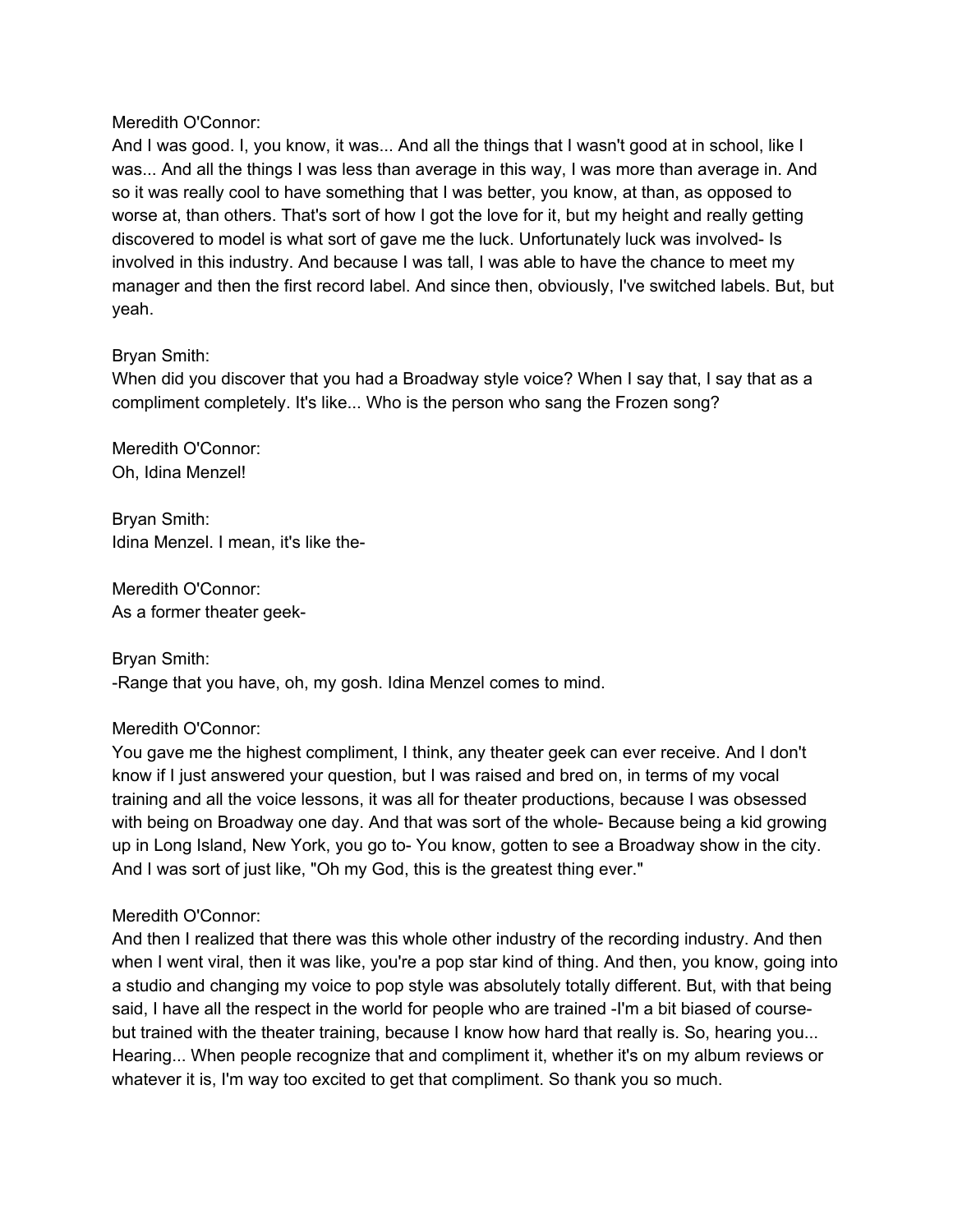Bryan Smith: Yeah.

#### Meredith O'Connor:

There's many different opinions about, like if you enter the pop industry, it is... I like to say a defining thing, but it is definitely a... A different thing to have.

### Bryan Smith:

Well, yeah, it sets you apart, definitely. There's so many pop singers out there that, as someone who's 48 years old I'm kind of an old man at this point, but it blends together. All of their voices. There's nothing distinctive about their voice necessarily, but someone like you... It's an effortlessness, that's the way I define it. There's an effortlessness to your approach to singing, and Idina Menzel has it. And there's just a few people on Broadway that have it, but you've successfully also taken that into the pop world, which is awesome.

## Meredith O'Connor:

Thank you so much. I'm like, thank you so much. I'm... Yeah, that was actually a whole thing, internally, of people trying to teach me, record lab- Like the studio local engineers. Just when it came time to switch into that professional world of recording, I remember it from my first record label contract through all of- Through every EP album, there was a lot of that, here's how to not sound like you're singing an opera, but I mean, there's so much skill involved in that. So, they always say it is easier to switch from theater to pop than from pop to theater. So, thanks so much. Oh my God.

### Bryan Smith:

Yeah, yeah, yeah. So, are you writing your own songs? Are you working with co-writers? How's that work?

## Meredith O'Connor:

My main co-writer is Heather Holly. She and I were just able to write songs that I'm... I don't know, when I try to write... There's a couple of songs that I did write early in my career by myself that I, to this day, don't know how I did. But they, it was like they wrote themselves. Like, that would be the song about bullying, the anthem, "The Game," which was, which is super old now, now that I think about it. Yeah, that was by myself, and of course "Celebrity" was written on my own; as I cringe thinking about that { laughs }.

### Meredith O'Connor:

No, but the other songs, like the song "Just the Thing" Heather and I wrote, and "You are Not Alone," Heather and I wrote, and it's just really awesome to work with her because she's been like... I don't know it's just sort of like she'll... A lot of the things that I want to say in the pop formula is not something I'm easily able to do, but I am able to write out the lyrics and do all the, you know, do all the work of songwriting. But to be able to make it that catchy so my songs are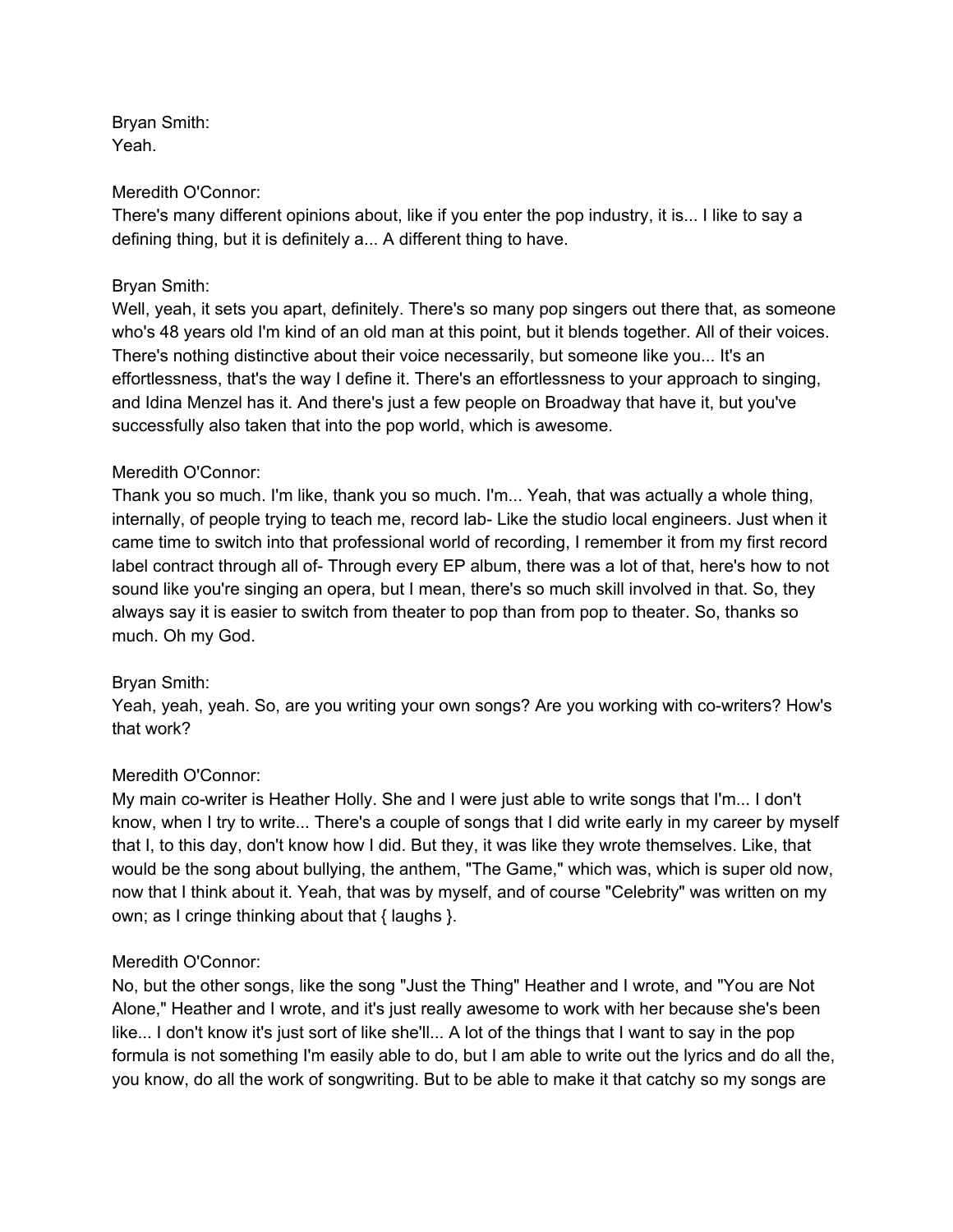on the radio, and she's really that, you know, helpful piece of that kind of creation. So, yeah, no that's- So, it's one co-writer that I usually stick with and that is sort of the formula for me.

## Bryan Smith:

And it sounds like she helps you with some of the hooks and things that will help it be more well-received on pop radio.

## Meredith O'Connor:

Well, actually for the song "Guardian Angel," though, I- The hook that I... It definitely, I have to say, really is a complete collaboration for all these songs, but for the song "Guardian Angel," I remember that was a hook that I- Is really Broadway, obviously. And that was something I had in my head. And, you know, whenever we write bridges she always, you know, she'll always say like, "Oh, your bridges are really dramatic and theatrical." That's why Queen is definitely an influence of mine, because I love how they connect theater with rock. I think it's one of the most talented bands ever to live. But yeah, no, I mean, so with "Guardian Angel" it was this theatrical sort of hook that I thought of, and then we kind of just came up with the rest of the song, which was about- Which was dedicated towards the Carol Galvin Foundation, but that was actually my most recent video. And that music video was very- The whole thing is very dramatic, but in a very good way, I think. I'm excited about that project.

Bryan Smith: Nice. My oldest daughter, who's 28, her favorite band is Queen.

Meredith O'Connor: Yes!

Bryan Smith: Yeah, she loves it. And she's a theater kid too.

## Meredith O'Connor:

Oh, that makes so much sense! I feel like that's definitely gotta be some sort of, like a pattern like that. That's amazing. No, yeah. Theater kids, we are own branch of special, I think. But I have not, I have not done theater in over a decade, but I do miss it so much.

Bryan Smith:

So, tell us how that songwriting process works with you and Heather, and how it starts, and how you collaborate, and are you together physically, and just give us the specifics if you can?

## Meredith O'Connor:

Yeah, no, I mean, so for the first... We... She's... We've sort of done it bicoastally where a lot of my first EP, the stuff on "All That." Like, for example, the song- The earlier stuff like "Just the Thing," the songs, the other sing- Not singles, the other songs on the album, that was done in both New York and LA. And then more recently "You Are Not Alone" was... We were in LA. So,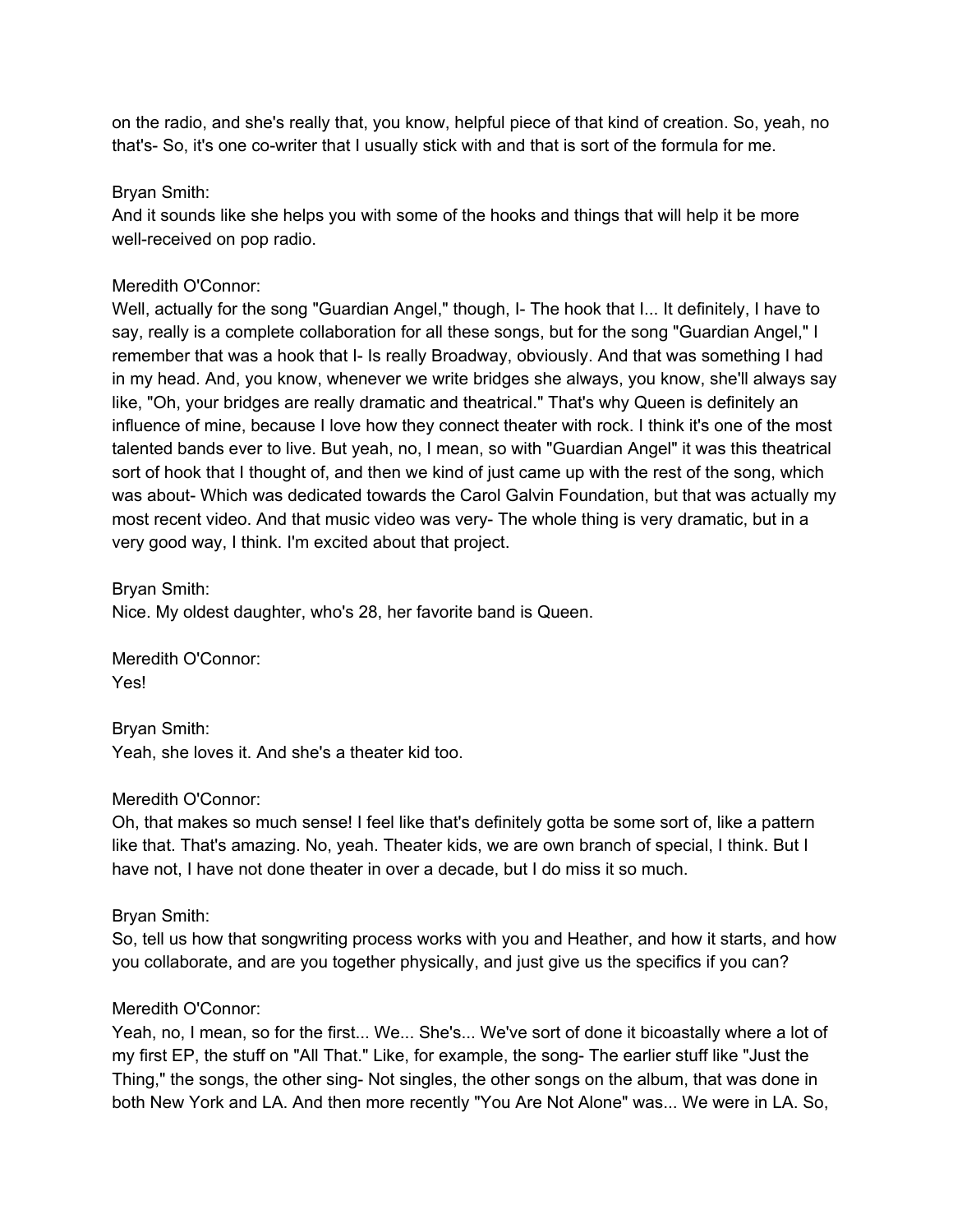that was all in person. But I have to say it depends from song to song who comes up with what. It's usually a discussion of concepts, for some songs I'll already have a lot and then she'll be like- You know, and for other songs she'll suggest a beat or- You know what I mean? And then I'll say, "Okay, and then let's do this."

## Meredith O'Connor:

It's really that sort of a... "Okay, and then let's add kind of a thing back and forth," until you have the song, which I think is great. Personally, I think working with one person is like easier than having a staff of five writers, or whatever it is that a lot of people, you know, labels have pitched songs to me written by teams, or pitch various teams of writers and sessions. Which I'm not opposed to, I just feel very passionately about, if I can write the songs and if I like them and there- And other people like them, then I feel like that's... I think the best, my personal preferred way to get songs down.

## Bryan Smith:

What I envision is you sitting down at a keyboard and maybe laying down a simple track and then emailing that track after recording it to your laptop to Heather. But is that accurate, or is there a different approach that you use to start the process?

## Meredith O'Connor:

Yeah, I like to say the in-person sessions are a lot stranger and funnier and less... I don't know... and less technical than that, because a lot of it is her. We always have a voice- Somebody is always recording something obviously, but a lot of the ideas that I'll have in terms of the early stage ideas, if there's something that I already thought of, either I'll play it on guitar. Right? Or the new idea, the spur of the moment idea, ends up looking a lot like, "And then what if we do a na-na-na thing?" And then she'll know what I'm talking about. And then we'll, you know, she'll either play it on the piano or I'll play it on the guitar. And she's more fluent in piano than me, obviously.

### Meredith O'Connor:

So, that's sort of what it looks like. I'm definitely a big, like describe the sound I'm thinking of kind of a person, because my... you know, I'm a singer and I've been a singer for, since I was eight- Or I've been able to sing since I was eight. Musical... You know, the- I sort of learned the guitar the minute I got a recording contract. So, I'm more comfortable describing things which sounds reasonable, but when you hear it in person, it sounds a little bit more hilarious. Because I'll be saying the weirdest- Like, think of a water faucet, you know? And then- For this part, you know what I mean? Just stuff like that is oftentimes how to- The quickest and most efficient way for me to compose and, you know, put music together. But luckily I've worked with some great producers that are able to actually do the technical part that you're talking about.

### Bryan Smith:

How did you learn how to play guitar?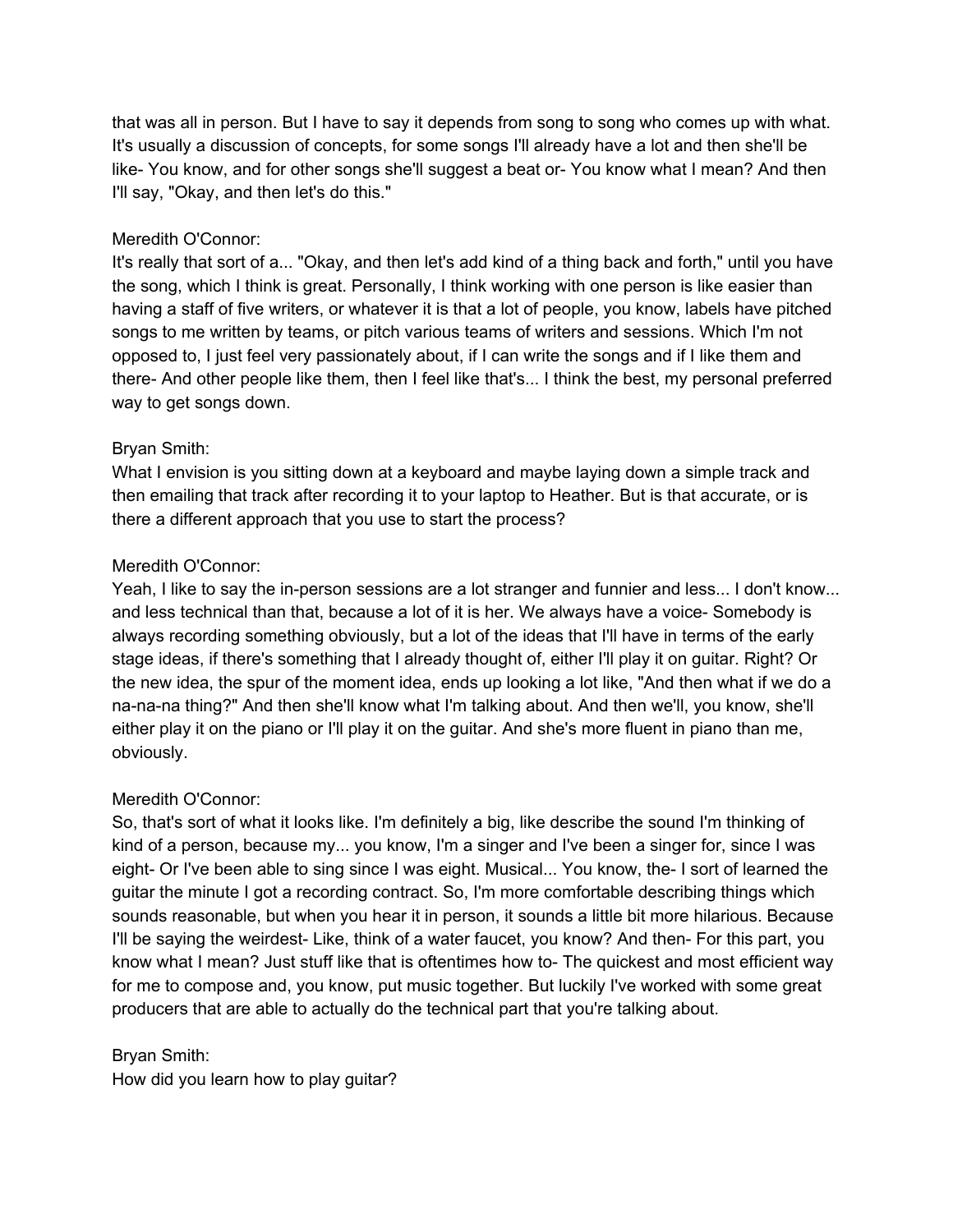How did I...? I think my cousin Danielle taught me. She loved Taylor Swift and taught me who Taylor Swift was. And I thought that was just, I thought the whole thing was so cool. And this was when Taylor Swift was, she was like the breakout country artist

Bryan Smith: Um-hmmm.

### Meredith O'Connor:

And I'm like, "Oh, that's awesome." And so I sort of, I don't know, I think that I just sort of learned a couple chords that I was not good at. And it was just like a fun thing that I thought was really cool that Dani did. And then from, after I was modeling and I got my first record deal, I was like, "I may have overstated." I'm like, "Yeah, I can write songs and all this stuff." And I'm like, "I'm totally prepared for this." When I never honestly expected in a million years to have this kind of an opportunity, but I was able to go home and write a breakup song. Conveniently had my first breakup about, you know, right around then too, and wrote a song about it. And you know, influenced by Taylor Swift. I don't know. So, that was sort of the one that went viral. And I've been hearing about that song ever since.

Bryan Smith: Right.

Meredith O'Connor: It haunts me to this day; no.

### Bryan Smith:

So, if you were giving advice to a room full of young people, just about either they're entering high school or maybe graduated from high school and they really want to sing, and maybe they think they have an inherent talent, maybe they need to take lessons to get there. They want to sing and they want to write songs. What advice would you have for them?

### Meredith O'Connor:

I would say that songwriting is like the biggest life hack I didn't know about until I was a teenager. So, that's really, really a good one to work on. I think that singing can be fostered and owned, just the skill itself, there's so many ways to get- To be a good singer that are not as hard. It's like, you'll hear these people who are like, "Oh, they have a good voice. That sounds impossible." But it's kind of... It's not. There's just some techniques that you could learn, whether it's like your chorus teacher or you get voice lessons or whatever it is. I mean, a chorus teacher in school or whatever, you know, means you have to learning. Now there's YouTube videos on it. So, I would say that learning the skill of singing is obviously helpful to songwriting, and songwriting is helpful to so many things. Not even career-wise, but just sorting out your own issues yourself.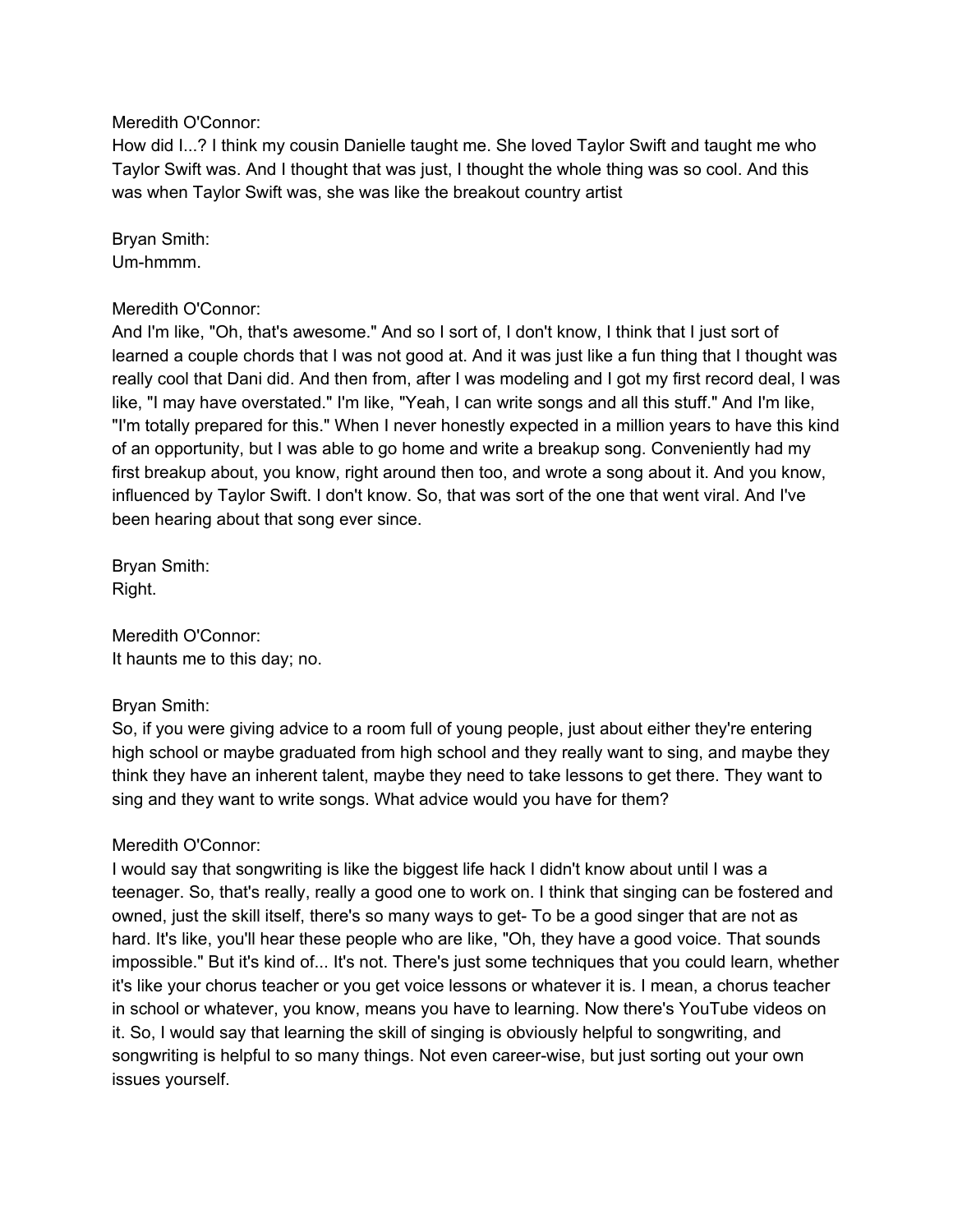A lot of people will use it as a tool just for their own wellbeing. And then also, you know, it's just, it's such a good tool in terms of becoming a singer and, you know, getting a- You know, now record deals have completely changed what they look like. I remember getting in at the internet age where record deals were sort of like figuring out how to become now. Now we have to go after internet people. And luckily I was an internet person. So it was, there was a lot of changes in that industry. So it's... definitely something to consider. I would say that using the internet to your benefit is the best advice I would have towards young aspiring professionals, whether it be music, whether it be acting or anything like that. Because I think that, although we do have to be really careful about the dangers of social media, I see it more as a car or like a vehicle that can cause mass destruction, or it can get you to where you need to go.

## Meredith O'Connor:

So it's, so it's sorta like you give that advice even, you know, within the last five years it's just-The tough part to an advice giving in that industry is everything changes so much with the digital age. Like YouTube, when I first went viral on YouTube, it's changed since then. And now I'm working. I am a YouTube partner, but that looks different than it was before. And it's fine. Everybody's just slowly, obviously now with COVID-19, I'm sure there's going to be more changes too. So, I think that it's important to just be able to adapt, but also if you truly love it, don't take no for an answer.

## Bryan Smith:

Yeah. It seems like social media is now, as you're saying, it's being used as a vehicle to put out content and people are not being precious about it anymore. They're just... And I'm talking about big stars too, in the age of COVID and the pandemic and quarantine, people are putting out music and songwriting without worrying about whether they have the right mic or the right look. I mean, they're just putting it out there. And I find that kind of endearing about social media now, and how accessible it is to be able to put your work out there.

## Meredith O'Connor:

Absolutely. Yeah, the part, the one part of me is really, you know, like the anti.... The fight the man rebel in me when I was a kid, that's like, you know, like no label would have signed me at 14. If I wasn't, you know, if it weren't for the internet, I wouldn't have had this, this, and the other thing. And then the other part of me is sort of like, well, now those companies are figuring out how to do the same studio system with the internet, which I think, I actually think it's improved, as you said, because the internet does allow for people who may not have lived in LA with their mom or moved when they were little to do the whole audition scene. Maybe like they're living in, who knows where they're living, but because of the internet, they have the same- Not the same chances, there's still obvious luck that plays into everything, but it is more accessible for people to have that following, to have that break. And... Yeah.

## Bryan Smith:

Yeah. Well you mentioned Taylor Swift, was she an influence for you growing up?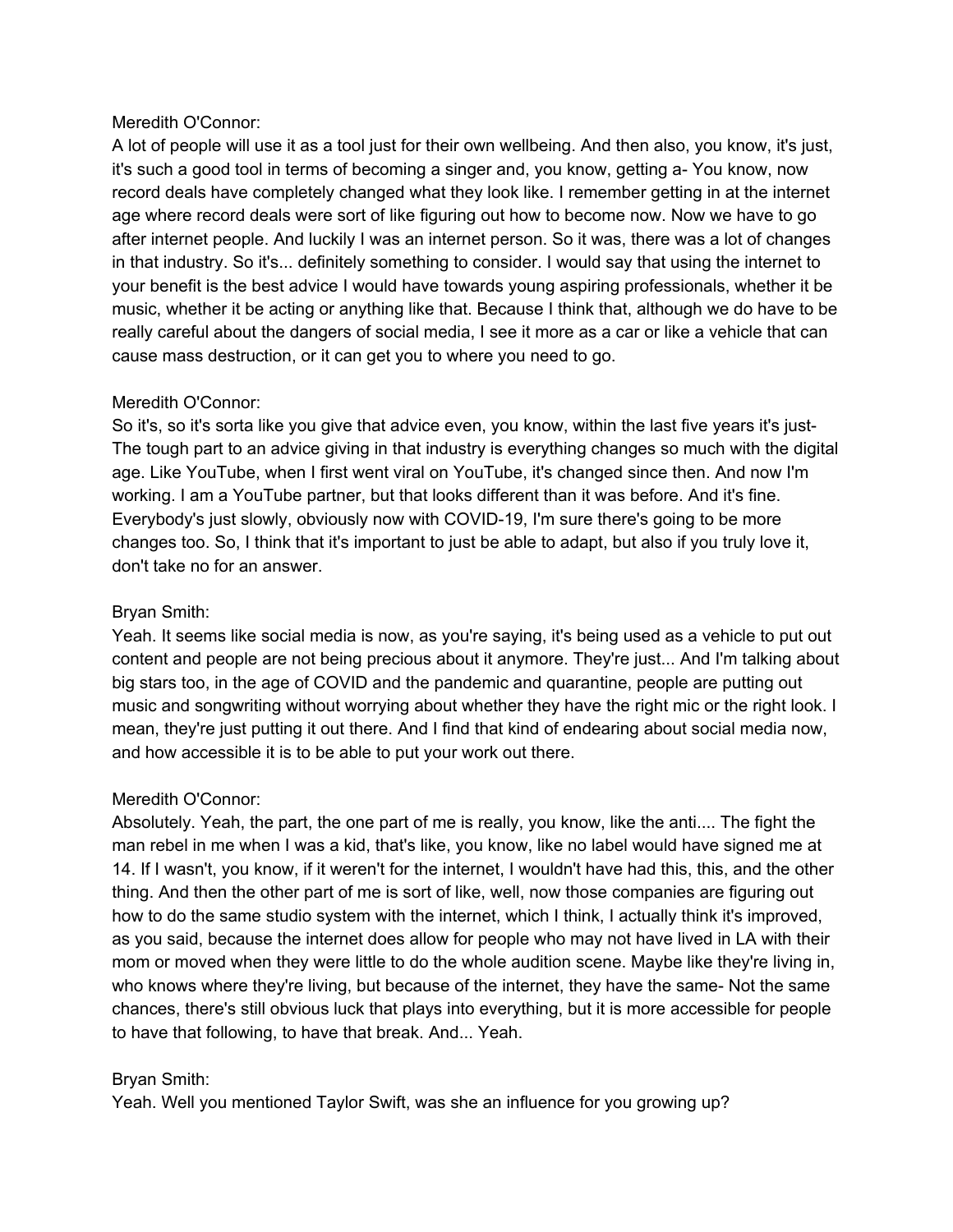I think that just, yeah, there were a couple, there were a couple people in the pop music industry. I mean, Taylor Swift is, like when she broke onto the scene, I don't want to say... I was like.. Not when she... She broke onto the scene pretty early, like in 2006, but by the time I had heard of her and was being influenced by her, I was.... 2006? I was in elementary school, but in 2000.... I don't know. I was, I think I was just like... I remember going through that phase of trying to learn the guitar, and... I don't know. I mean, it was around the time I had a breakup, and so I do think that she definitely influenced that first song "Celebrity." And then the fact that she also was sort of, she had obviously, I mean, she's one of the biggest entertainers in the world. I'm really like- It's really cool to see that there is somebody who is as big as it gets, essentially, that does... That doesn't really care about anything.

## Meredith O'Connor:

I mean, that really they want to help others. Like, they use their name to be a good role model and they put that- And they prioritize that. And I feel like that's really cool, because kids can be influenced by their favorite singer. And I think that, as someone who was bullied who didn't know others were bullied, I felt really, really drawn and... Like, it was my responsibility to use whatever fame I had for that reason. So, I'm really... I think it's really inspiring too. It's just, it's great to see that there are others in the industry that have made it as big as it gets doing causes that are really important.

### Bryan Smith:

All right. One final question, Meredith. Are there any mistakes that you made looking back on your career that you would go back and do differently? Make a different decision about business or your approach to the craft?

### Meredith O'Connor:

Yes, I think... I feel like it's way too vague to say the word caring. But I feel like a lot of people, I don't know, I feel like anytime somebody reflects on something and what they would change or-And not anyone, but at least in my case, things that I regret usually are things that just... They're usually things that just consist of me freaking out over stuff that doesn't have to be freaked out over. So it's really just me saying, I could have done a lot of this without freaking out the whole time. And that's more just like in the past two, three years when I've been seeing these panic attacks out of nowhere, trying to figure out what was going on. But I would say that something I really would try to consider is... I try to keep myself separate from the craft, if that makes sense.

## Meredith O'Connor:

Which is hard because, you know, I get on stage and sing a message that was, that I- The story of my life to help other people, because of these things that I care about. You know, how do you separate yourself from something that's that personal? But I would try to, just for the sake of my own confidence. Realizing my true friends love me, my family loves me, and bunch of strangers'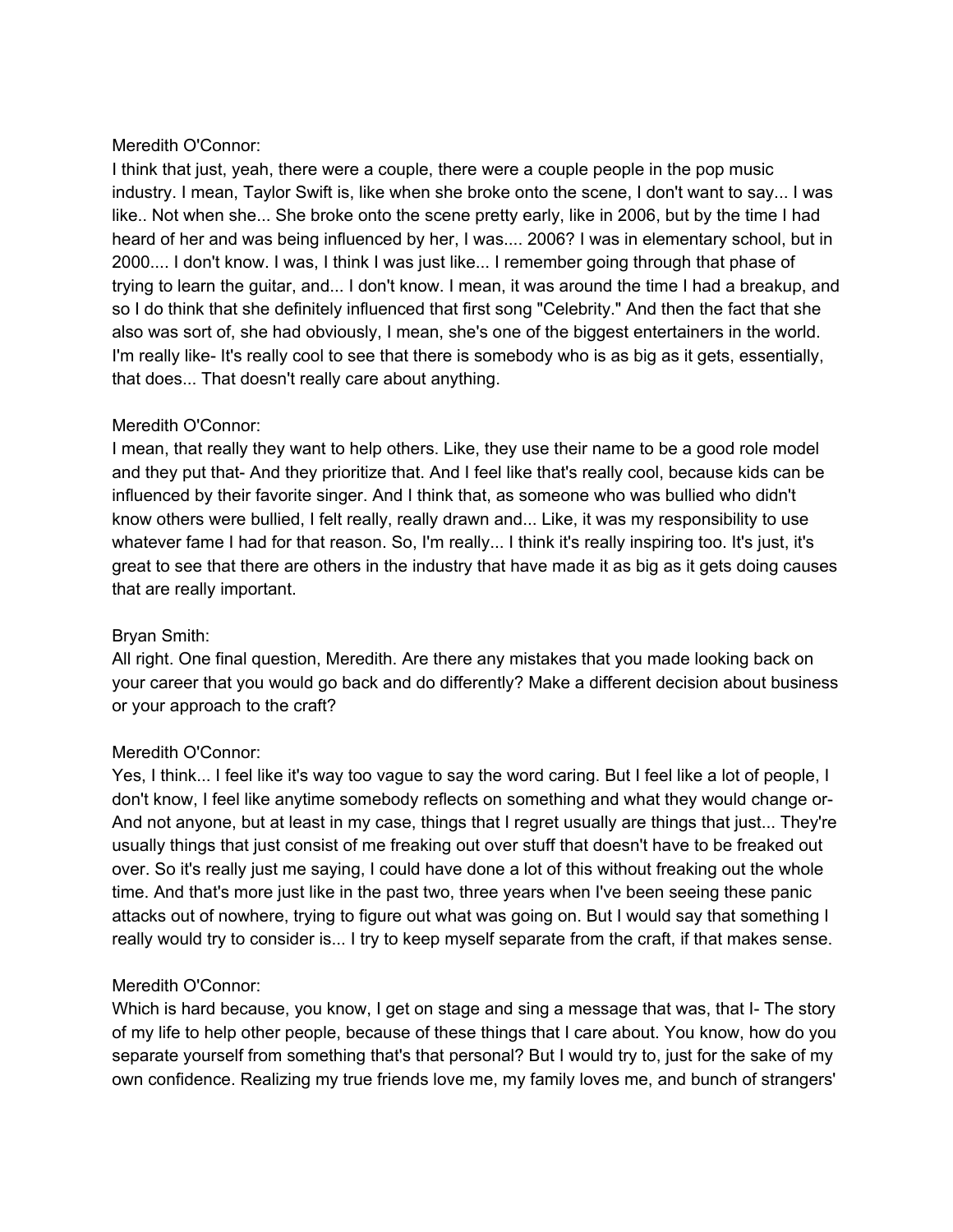approval is not what I need to be happy. And that's something I would just try to consider. And, yeah.

Bryan Smith:

Nice. Well, thanks. Thanks for sharing your story with us and the listeners. And can you tell us where listeners can find you on social media, and also when to expect the "You Are Not Alone" campaign to launch?

Meredith O'Connor:

Sure. Well, I think it's best if we email you the date and details of that, because I don't have them.

Bryan Smith: Okay!

Meredith O'Connor: I would totally tell you if I had them, but I don't.

Bryan Smith: I will put it up on my show notes when you send it over.

Meredith O'Connor: Okay. Perfect, perfect. Yes. What was the other question?

Bryan Smith: And social media, where can listeners find you on social media?

Meredith O'Connor:

I- My favorite is Instagram just because I had- I've always had this 'I answered everyone, myself' rule, which is- And of course exaggerate, I don't answer everyone, but it is all by myself. Which is, I think, fun. I dunno. I think it's important to talk to somebody who sends me a message wanting to talk to me, because that's sort of part of why I'm still doing this and passionate about it. I love- It's my favorite part of the job, essentially. So, that's Instagram. Yeah. Feel free to, you know, reach me, follow me, comment, all that stuff there. And of course I'm on YouTube, Facebook, Twitter. I can be reached, I'm on that as well. But I'm personally checking my Instagram DMS a lot.

Bryan Smith: It was so great talking to you, Meredith. Thank you.

Meredith O'Connor: Thanks so much. Everyone stay safe!